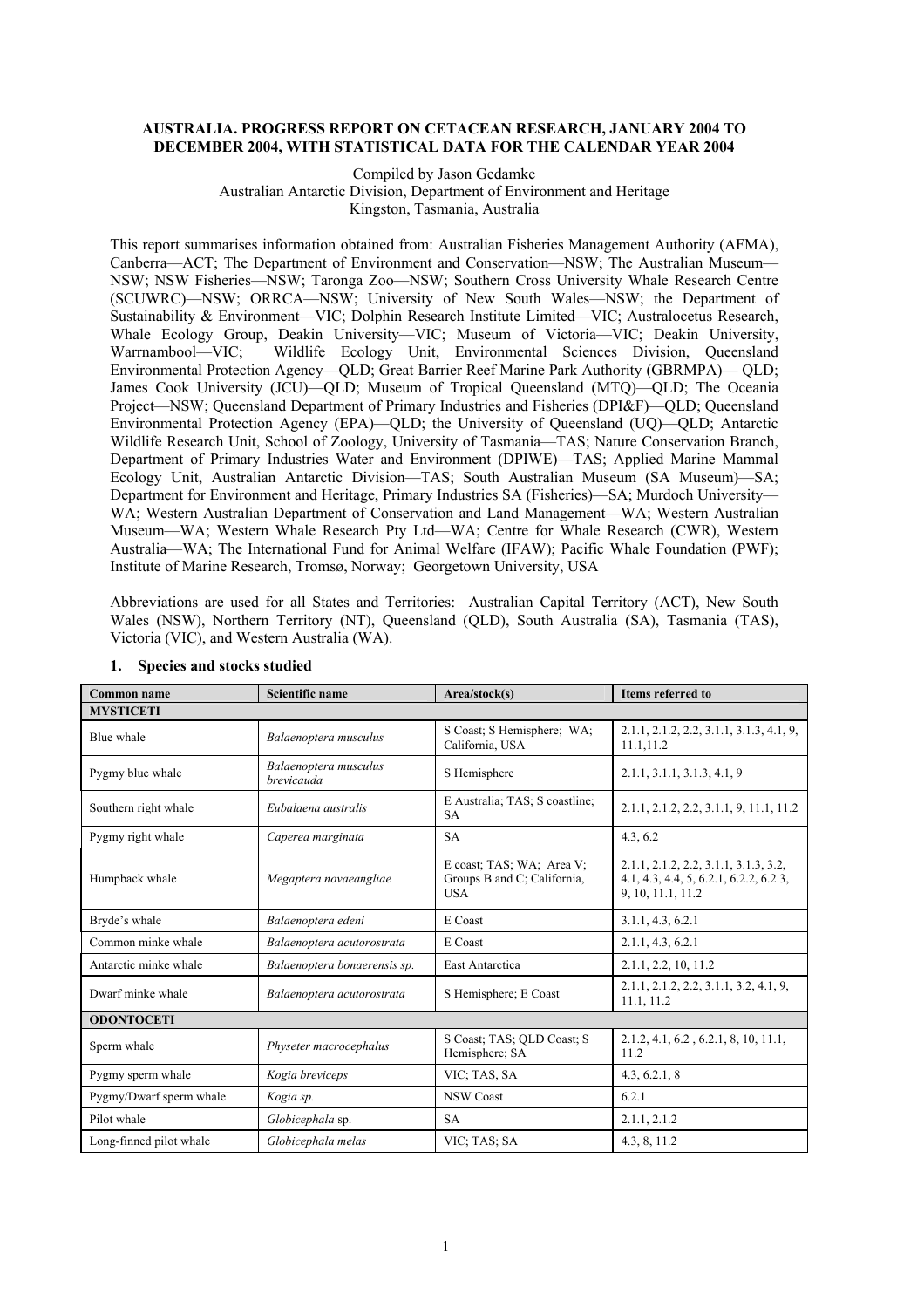| <b>Common name</b>              | Scientific name<br>Area/stock(s) |                                       | <b>Items referred to</b>                                                 |
|---------------------------------|----------------------------------|---------------------------------------|--------------------------------------------------------------------------|
| Killer Whale                    | Orcinus orca                     | S Coast; E Antarctica; SA             | 2.1.1, 2.1.2, 4.3, 9, 11.1                                               |
| False killer whale              | Feresa attenuata                 | <b>WA Coast</b>                       | 2.1.2                                                                    |
| Cuvier's beaked whale           | Ziphius cavirostris              | NSW Coast; VIC; TAS                   | 4.3, 6.2.1                                                               |
| Gray's beaked whale             | Mesoplodon grayi                 | S hemisphere                          | 4.3, 6.2.1                                                               |
| Hector's beaked whale           | Mesoplodon hectori               | S hemisphere                          | 4.3, 6.2.1                                                               |
| Andrew's beaked whale           | Mesoplodon bowdoini              | <b>SA</b>                             | 4.3, 6.2.1                                                               |
| Strap-toothed whale             | Mesoplodon lavardi               | <b>OLD</b> Coast                      | 4.3, 6.2.1, 8                                                            |
| Melon headed whale              | Peponocephala electra            | <b>NSW Coast</b>                      | 4.3, 7.1                                                                 |
| Common dolphin                  | Delphinus delphis                | NSW;VIC; TAS                          | 2.1.1, 2.2, 3.1.1, 4.2 4.3, 7.1, 7.2                                     |
| Short-beaked common dolphin     | Delphinus delphis                | <b>SA</b>                             | 4.2, 4.3, 7.1                                                            |
| Long-beaked common dolphin      | Delphinus capensis               | <b>OLD</b>                            | 7.1                                                                      |
| Bottlenose dolphin sp.          | Tursiops sp                      | VIC; OLD; WA; SA                      | 4.3, 9, 11.1                                                             |
| Indo-Pacific bottlenose dolphin | Tursiops aduncus                 | SA; NSW Coast                         | 2.1.2, 4.2, 4.3, 7.1                                                     |
| Common bottlenose dolphin       | Tursiops truncatus               | NSW Coast; TAS; SA;<br>Australian     | 2.1.1, 2.1.2, 3.1.1, 3.1.2, 3.2, 4.1,<br>4.2, 4.3, 7.1, 8, 9, 11.1, 11.2 |
| Irrawaddy dolphin               | Orcaella brevirostris            | WA Coast; OLD                         | 2.1.2, 7.1, 11.1                                                         |
| Indo-Pacific humpback dolphin   | Sousa chinensis                  | NSW Coast; OLD Coast;<br>Indian Ocean | $2.1.1, 2.1.2, 2.2, 3.1.1, 4.3, 7.1, 9,$<br>11.1                         |
| Risso's dolphin                 | Grampus griseus                  | <b>VIC</b>                            | 4.3                                                                      |
| S Right Whale Dolphin           | Lissodelphis peronii             | <b>SA</b>                             | 4.3, 8                                                                   |
| Dolphin sp.                     |                                  | <b>OLD</b>                            | 4.3, 7.1                                                                 |
| Whale sp                        | Incertae sedis                   | <b>VIC</b>                            | 4.3                                                                      |
| Whale sp.                       |                                  | QLD                                   | 6.2.2                                                                    |

### **2. Sightings data**

*2.1 Field work* 

#### **2.1.1 SYSTEMATIC**

### Various Cetaceans—Southern Ocean

A cetacean sighting and passive acoustic (sonobuoy deployment) survey was conducted by a joint Southern Ocean Cetacean Ecosystem (SOCEP)/Scripps Institute of Oceanography (SIO) team during ANARE Voyage 1 (5 October – 14 November 2004) on the *RV Aurora Australis*. Voyage 1 made a return journey from Hobart to Casey station, Antarctica. Visual survey effort was 117 hours, ASPeCT sea ice data were collected, and eight sonobuoys were deployed. Cruise reports from this voyage are held by D Thiele and the Australian Antarctic Division.

Twenty-three sightings were made of 48 animals, including ordinary minke whales (16 sightings /23 animals), 'like' minke whales (1/1), killer whales (1/8), 'like' killer whales (1/1), a 'like' sei whale (1/1), an unidentified large baleen whale  $(1/1)$ , a 'like' pilot whale  $(1/1)$ , and common dolphins  $(1/12)$ .

#### Humpback Whales—Cape Byron, NSW

The Cape Byron Whale Research Project (Dave Paton SCU WRC) studying the migration patterns, distribution, abundance, and behaviour of humpback whales (*Megaptera novaeangliae*) took place from and off Cape Byron, northern New South Wales between the  $19<sup>th</sup>$  June and the  $11<sup>th</sup>$  July 2004. The research project was divided into two aspects: i.) Land based survey using a theodolite interfaced with a lap top computer to position and track whales as they migrate past the coast and ii.) Photo-identification from a small vessel to identify individual animals from fluke and lateral body colouration patterns and markings. Sloughed skin samples were also collected opportunistically for DNA analysis.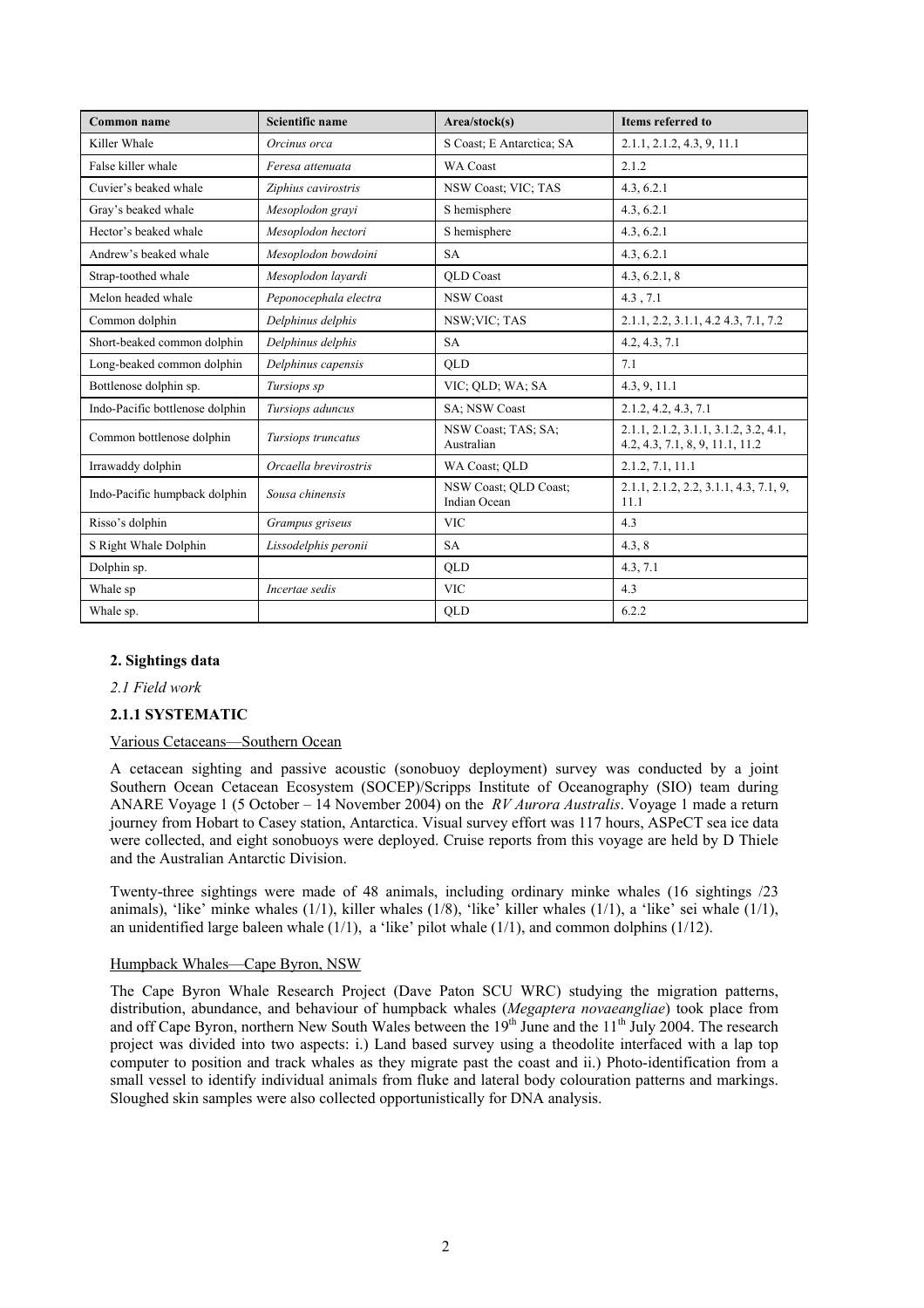### *Land based survey summary*

| <b>Observation</b><br>hours | # whales observed          | # pods observed | Avg. pod size | $Avg.$ # pods/day | $Avg.$ #<br>humpbacks/day |
|-----------------------------|----------------------------|-----------------|---------------|-------------------|---------------------------|
| 148 hrs 33 min              | 844 (including 7<br>calves | 417             | 2.02          | 26 (range 15-42)  | 53 (range 29-79)          |

#### *Vessel survey summary*

| Hrs on water/<br><b>Hrs</b> with whales   | $#$ pods<br>encountered | # whales observed | Avg. pod size | $#$ whale photo<br>identified    | # sloughed skin<br>samples |
|-------------------------------------------|-------------------------|-------------------|---------------|----------------------------------|----------------------------|
| $107$ hrs 43 $\text{min}/$<br>47hrs 35min | 102                     | 255               | $\sim$<br>ن ک | 170 (66.7% of all<br>approached) | 118                        |

All identification photos have been sorted and will be entered into the Southern Cross University Whale Research Centre humpback whale database for comparison and full life history analysis. All sloughed skin samples will be individually identified (using 14 microsatellite loci and d-loop) and sexed. Individual identification results will be entered into the Southern Cross University Whale Research Centre (SCUWRC) humpback whale database for comparison and full life history analysis.

### Humpback whale—Ballina, NSW

The Ballina Whale Research Project (Dan Burns, SCUWRC) is aimed at determining population characteristics of humpback whales (*Megaptera novaeangliae*) migrating along the east coast of Australia, including timing and speed of migration, association patterns, and pod characteristics. Fieldwork was conducted between the dates of the  $1<sup>st</sup>$  September and the  $6<sup>th</sup>$  November 2004. The project involved vesselbased photographic identification of individual whales passing Ballina / Lennox Head during their southern migration 2004, as well as opportunistic sloughed skin sampling for genetic analysis. Land-based observers were also utilized during the project, conducting counts of whales passing Lennox Head and radioing locations of pods to the research vessel.

#### *Land based survey summary*

| <b>Observation</b><br>hours | # whales observed | # pods observed | Avg. pod size | $Avg.$ # pods/day | $Avg. \#$<br>humpbacks/day |
|-----------------------------|-------------------|-----------------|---------------|-------------------|----------------------------|
| 156 hrs 58 min              | 510               | 319             | 50<br>1.JJ    | 12 (range 0-27)   | 19 (range 0-55)            |

### *Vessel survey summary*

| Hrs on water/<br><b>Hrs</b> with whales | $#$ pods<br>encountered | # whales observed | Avg. pod size | # whale photo<br>identified | # sloughed skin<br>samples |
|-----------------------------------------|-------------------------|-------------------|---------------|-----------------------------|----------------------------|
| $117$ hrs $24$ min/<br>50 hrs 06 min    |                         | 210               | 2.26          | Currently being<br>analyzed | $74*$                      |

\*NB. This includes skin samples from the white whale 'Migaloo'

Identification photos have not yet been sorted and entered into the SCUWRC humpback whale database for comparison and full life history analysis*.* This work is currently underway. All sloughed skin samples will be individually identified (using 14 micro-satellite loci and d-loop) and sexed. Individual identification results will be entered into the new SCUWRC humpback whale database for comparison and full life history analysis. Skin samples from the white whale 'Migaloo' have been sexed and genotyped, and will be compared to all other samples held at SCU for relationship information. The samples will also be analysed for the presence and/or type of albinism exhibited.

### Humpback whale—Cape Solander, NSW

An ongoing study of the migration patterns, distribution and abundance of humpback whales (*Megaptera novaeangliae*) undertaken from Cape Solander, New South Wales since 1998. This project involves daily counts of humpback whales from a land based platform during daylight hours from late May until the end of July. This year 41 volunteers logged 2487 observation hours between 24 May and 31 July. A total of 1094 whales were counted over 66 days in 2004.

#### Humpback whale—SE QLD

Dedicated land-based visual surveys of humpback whales were undertaken during northward and southward migrations along the coast of south-eastern Queensland (Dr Michael Noad—University of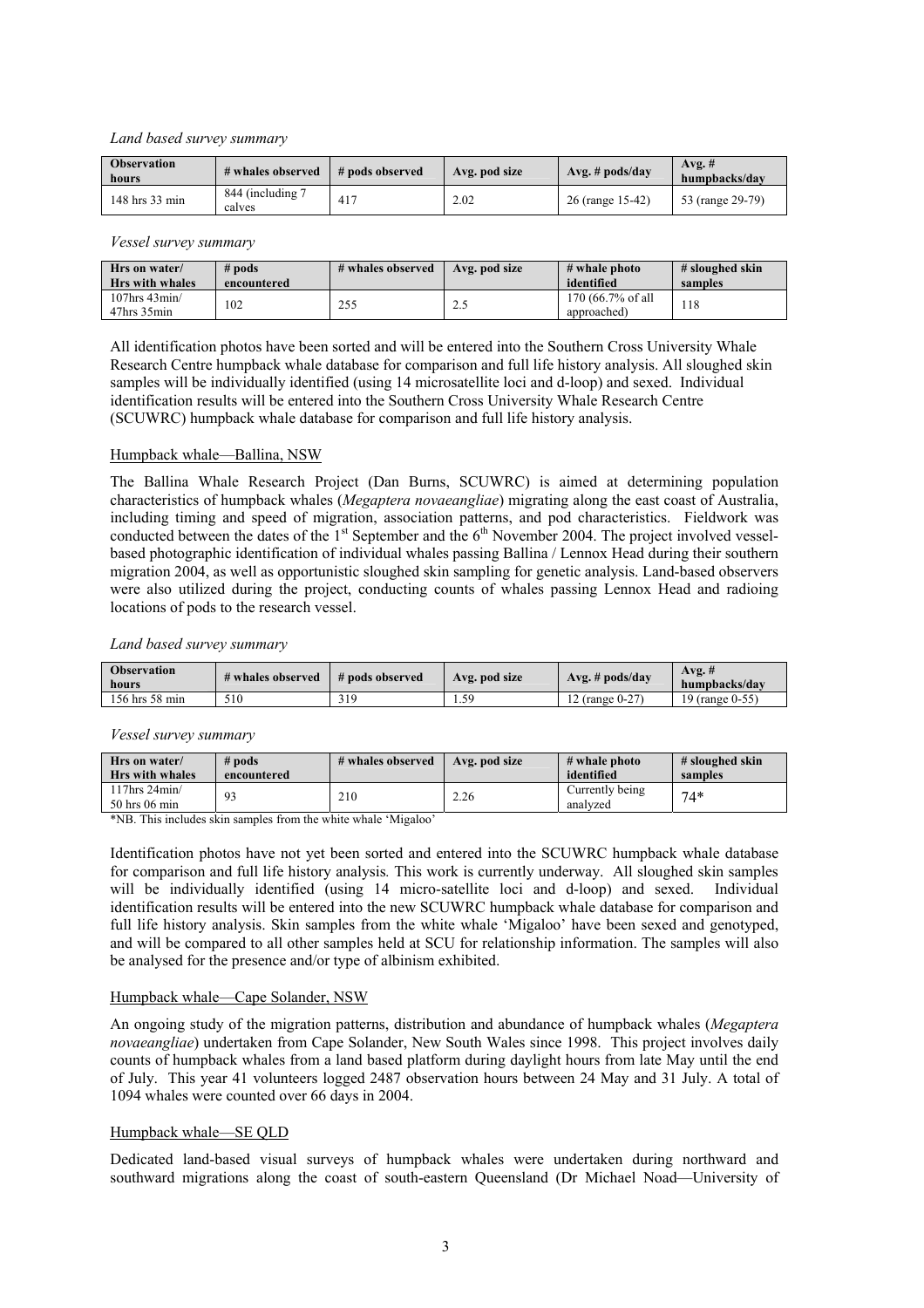### Queensland).

### Humpback whale—Hervey Bay, QLD, The Oceania Project

The Oceania Project conducted the  $13<sup>th</sup>$  year of fieldwork of a long-term survey of humpback whales in Hervey Bay. Boundaries of the survey area are Rooneys Point, Fairway Buoy, Coongul Creek and west coast of Fraser Island within the Whale Management and Monitoring Area of the Hervey Bay Marine Park. The survey is being undertaken in conjunction and collaboration with the Queensland Environmental Protection Agency.

The 2004 survey was undertaken from a 12 m vessel for 59 days between August  $8<sup>th</sup>$  and October 15<sup>th</sup> involving a total of 472 hours of effort. Observations were made on 953 individual humpback whales in 418 pods. A total of 5629 photo-identification photographs were obtained, 5 hours of behavioural DV video and 2 hours of DAT whale song recordings. Two faecal samples and 229 sloughed skin samples were obtained.

Systematic observational data of pods included date, time, GPS positions, number of individuals, composition and behaviour. Photography of ventral flukes, lateral body colouration patterns and left and right dorsals were obtained as well as behavioural video and samples of whale song. A comprehensive field report is submitted to the Queensland Environmental Protection Agency entitled 'The Oceania Research Project - A Long Term Survey (1992-2004) to study Ecology and Behaviour of Humpback Whales in the Hervey Bay Marine Park, Queensland Australia - Field Report Year 15 – 2004'.

#### Humpback whale, Hervey Bay, QLD, Pacific Whale Foundation (PWF)

Aerial surveys comparable to those flown by PWF in 1992 (Forestell *et al*., 1993) were undertaken in order to determine the extent of change in relative abundance and distribution of humpback whales in Hervey Bay. In addition, an estimate of the relative number of boats within 0.5 km of pods with or without calves will help clarify the extent of cumulative impact of commercial and private whale watching activity.

Nearly 33 flight hours provided 23.57 hours on survey transect. A total of 203 pods were observed, comprised of 388 whales, of which 342 were adults, seven were sub-adults and 39 (11.4%) were calves. A total of 216 vessels were recorded within 0.5 km of the 203 observed pods. Other marine mammals observed included dugongs (135), dolphins (748 groups, species undetermined) and minke whales (1). Analysis is currently underway comparing 2004 Hervey Bay aerial data to survey data collected in 1992 by PWF.

### Humpback whale—Northwest Cape, WA

Vessel and aerial surveys were carried out by the Centre for Whale Research (CRW), WA (Curt and Micheline Jenner and Vanessa Sturrock)

*Vessel Surveys—*Small boat surveys were carried out over the late-June to late-October periods of 2004. A control and an experimental survey were conducted every 10 days in an effort to identify the temporal and geographic dispersal patterns of humpback whales and other "mega fauna" in relation to BHP Billiton Petroleum's and Woodside Energy's petroleum leases northwest of North West Cape. A total of 1285 humpback whales were sighted in 29 passing mode surveys during the northern, transition and southern migrations

*Aerial Surveys—*Aerial surveys (n=4) were carried out over Exmouth Gulf during the peak of the humpback whale cow/calf southern migration in October, 2004 on behalf of Straits Salt Pty Ltd who propose to mine and export salt from this area. A total of 330 whales were sighted in 10.6 hours of surveying. A significant proportion of the pods sighted contained cow/calf pairs (37%, 79/213) confirming the areas importance as a resting area for Group IV cow/calf pods.

#### Humpback whale—NSW coastline (ORRCA)

The volunteer group ORRCA conducted an annual count of Humpback Whales *Megaptera novaeangliae*. The survey is conducted off a number of prominent headlands along the NSW coastline (10 standard sites replicated annually), and data is gathered on an annual basis. No data analysis or directed research is conducted, but information includes number of sightings, time-bearing-distance, social group size, interspecies interactions, behaviours, etc.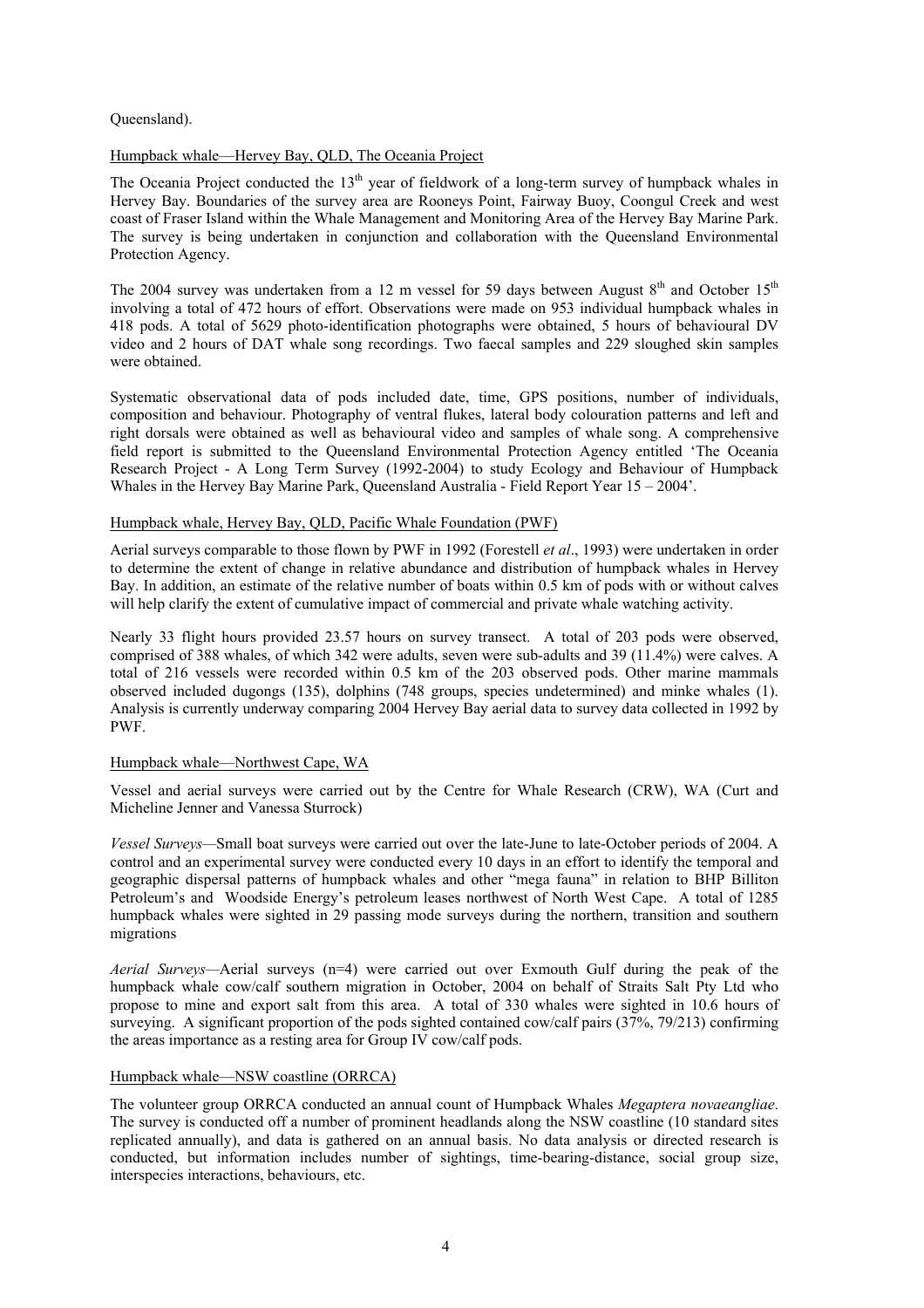#### Blue whale—Bonney upwelling region off VIC and SA

The Whale Ecology Group made 158 sightings of blue whales, totalling 220 whales sighted. Many whales were presumed to have been re-sighted on more than one survey day. Maximum number sighted (without re-sights) during a single aerial survey was 50. Sightings occurred in waters adjacent to both Victorian and South Australian coasts.

| <b>Source</b>    | $#$ of sightings | # of whales |
|------------------|------------------|-------------|
| Aerial surveys   | 33               | 181         |
| Vessel surveys   |                  | 36          |
| Fishers' network |                  |             |
| Totals           | 58               | 220         |

*Summary of sightings from various sources* 

### Blue Whale—Geographe Bay and Perth Canyon, WA, Chris Burton (Western Whale Research Pty Ltd)

#### *Geographe Bay*

Blue whales were observed using two methods of survey in Geographe Bay, south-western Australia, over a 6-week period, from November to mid December 2004. A combined total of 122 sightings of blue whales were made: 85 during land-based surveys and 37 from vessel-based surveys, being similar to results of 2003. Humpback whales and bottlenose dolphins were also observed and photographed.

Land-based sightings from a small rocky headland approximately 6 metres above sea level on Cape Naturaliste, showed a similar wide temporal distribution previously recorded from surveys conducted in 2003. Blue whales were observed close to land during early morning and evening as well as in the middle of the day, moving predominantly from east to west, outside of the Bay. Blow rates of several pods were recorded during their transit past the sighting location. Photo-identification was undertaken on some pods transiting very close to the Cape.

Thirty two vessel-based surveys from whale watching and research vessels recorded 37 sightings of blue whales in 19 pods of blue whales, including 2 calves, close to the Cape. Approximately 70% of sighted blue whales were observed from the research vessel, as sighting data was not continued from the whalewatching operator after November 18. Possibly twenty five sets of identification photos of blue whales were obtained.

#### *Perth Canyon*

In continuation of work since 1999, aerial surveys in the Perth Canyon area, south-western Australia, (ca 32°S, 115°W) were conducted during January-May 2004. Two transect designs were adopted, running alternatively. The dedicated Perth Canyon transects continued, as in past years, in tandem with a 'northern extended area' survey consisting of 3 parallel transects commencing north of Rottnest Island at 31° 00'S near Lancelin and terminating south near Mandurah at 32 30°S.

Five flights were flown in the Canyon survey area and six in the 'northern extended area' from January to April 2004. Significantly higher numbers of blue whales were reported in the Canyon area with ninety blue whale sightings in 79 pods consisting of 11 pairs and 68 singles were recorded (Table 1). The highest number of sightings (40) was made during the flight in March. 50 sightings of blue whales were made from transects flown in the 'northern extended area' during the same period, with an interesting aggregation of animals reported from the deeper waters off Lancelin, with evidence of feeding behaviour.

#### Blue whale—Perth Canyon, WA

Vessel surveys were carried out by CWR, WA (Curt and Micheline Jenner and Vanessa Sturrock). Over the January to April period of 2004, a series of 39 vessel surveys were carried out in the Perth Canyon to observe pygmy blue whale activity in this area. Work included: photo-identification, behavioural observations, genetic sampling, echo-sounder logging and deployment of satellite tags. A total of 208 blue whales were observed in 2004, with photo-identifications of 110 animals and biopsy samples of 30 being obtained. These studies constituted part of the Western Australian Exercise Area Blue Whale Project.

#### Southern Right Whale—southern Australia (WA and SA)

John Bannister (WA Museum) continued close inshore southern right whale aerial surveys off southern Australia between Cape Leeuwin (WA) and Ceduna (SA) in winter/spring 2004. Two 'short' flights, on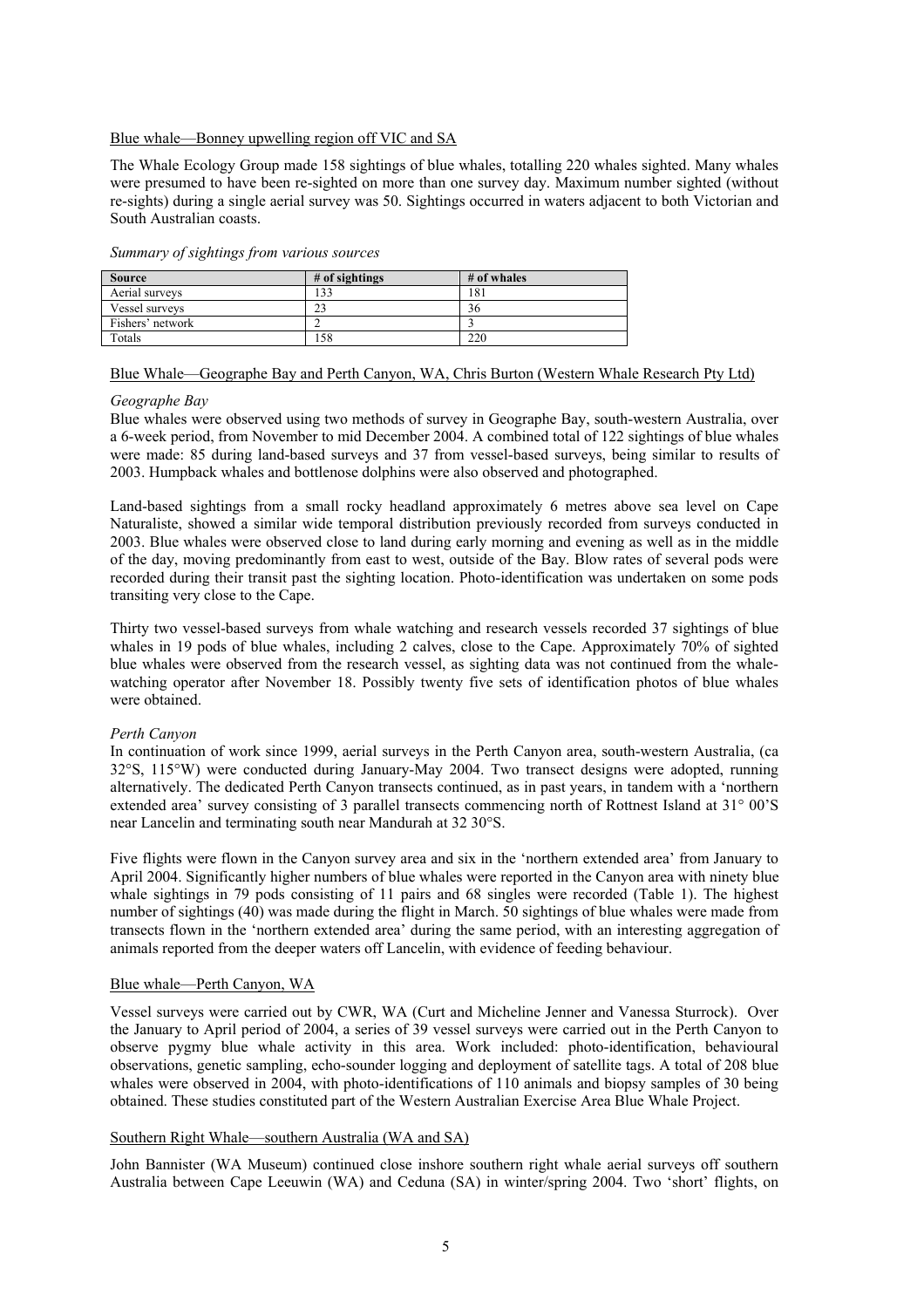16-18 July, and 14-16 October, between C Leeuwin and Twilight Cove, WA, maintained the series of annual flights on the southern WA coast since 1976. A 'long' flight, between C Leeuwin, WA and Ceduna, SA on 29 August-2 September, continued the series extended along the coast into South Australia annually from 1993, and was used for yearly comparison of the 'Australian ' population. The number recorded on the 'long' flight in 2004 (371 animals including 106 calves) was not as high as expected given the previous strength of that 3-year cohort in 2001 (414 animals including 133 calves). Nevertheless, significant positive increase rates were obtained for 'all' animals and cow/calf pairs in that data series. For cow/calf pairs the increase rate for the period 1993-2004 is 6.47% (p=0.004). But the 95% CI remains wide (1.71-11.23%) in line with a 1997 power analysis indicating the need for a time series to 2007 to provide a reliable result.

### Southern right whales—SA

Dr DJ Needham continues aerial survey and photographic identification of Southern Right Whales (*Eubalaena australis*) in SA. Aerial survey August 25 2004 = Females + calves =33, Adults = 17; Southern right whale (*Eubalaena australis*) Head of Bight, 0900 hours to 0946 hours.

### Bottlenose Dolphin—northern NSW

Surveys of behavioural and acoustical observations of the inshore bottlenose dolphins and common dolphins have been conducted for the past two years (Bottlenose Dolphin Project—SCU) along the coast of northern New South Wales between Brunswick Heads and Ballina to 5 nautical miles offshore. Behaviour and acoustic recordings were have been made to investigate the influence of vessel activities on the group cohesion and communication of inshore bottlenose dolphins (*Tursiops aduncus*). These surveys also aimed to gather population data of small cetacean species within the newly established Cape Byron Marine Park. Observations were made from a number of different vessel types (i.e. powerboat, yacht and kayak) and from land stations positioned along the coastline of the survey area. During vessel surveys, acoustic recordings were made using both a single hydrophone system and a two channel towed hydrophone array, in addition to behavioural and photo identification footage. Observations are made on a seasonal basis (summer, autumn, winter, spring) to obtain seasonal comparisons of behaviour and abundance of animals. Approximately 773 hours of observations have been conducted to date. With a total of 2769 individual dolphin sightings that compiled 218 individual pods. Of these individual dolphins, 214 were individually catalogued using individually distinct markings from the dorsal fin.

#### Bottlenose Dolphin—Port Phillip, VIC

The Dolphin Research Institute conducted surveys on the bottlenose dolphin population in southern Port Phillip from January to December 2004. Surveys were conducted in the Gippsland Lakes region in the month of July, August and October 2004. During 2004, the Institute collected dorsal fin photographs for use in photo-identification of individuals, and collected behavioural data. Shore based observations, primarily concerned with dolphin movements and behaviours were also collected in southern Port Phillip. Researchers conducted 13 shore-based surveys and 33 surveys from the Institute's vessel, resulting in approximately 141.25 field hours. A total of 49 sightings of dolphins were made over this period.

### Indo-Pacific humpback dolphin surveys—Moreton Bay, QLD

Brenda Healey (EPA) carried out surveys (weather and operations permitting) 1-2 times per month for approximately 4-5 hours each. Surveys are conducted in southern Moreton Bay. Any sightings are recorded and photo identification of dorsal fins is taken for the southern bay catalogue and comparison to Peter Hale's (UQ) northern bay catalogue. Behaviour and pod composition are also recorded. The surveys are also trying to identify critical habitat.

### Various odontocetes—Bonney Upwelling off VIC

The Antarctic Wildlife Research Unit recorded data on the species assemblage and distribution of cetaceans over a total of nine aerial surveys and one boat survey conducted throughout the offshore (> 200 m depth) region of the Bonney coast, south-western Victoria between 141°E and 142.5°E during the months December 2003 – May 2004. A total of seven species groupings with a minimum of 76 individuals were identified on six of the ten surveys throughout the region, all of which were odontocetes including Globicephala sp., Physeter macrocephalus, Delphinus delphis, Orcinus Orca, unidentified small cetaceans, unidentified dolphins, and unidentified beaked whales.. Full details of the surveys can be referred to in Evans (2004).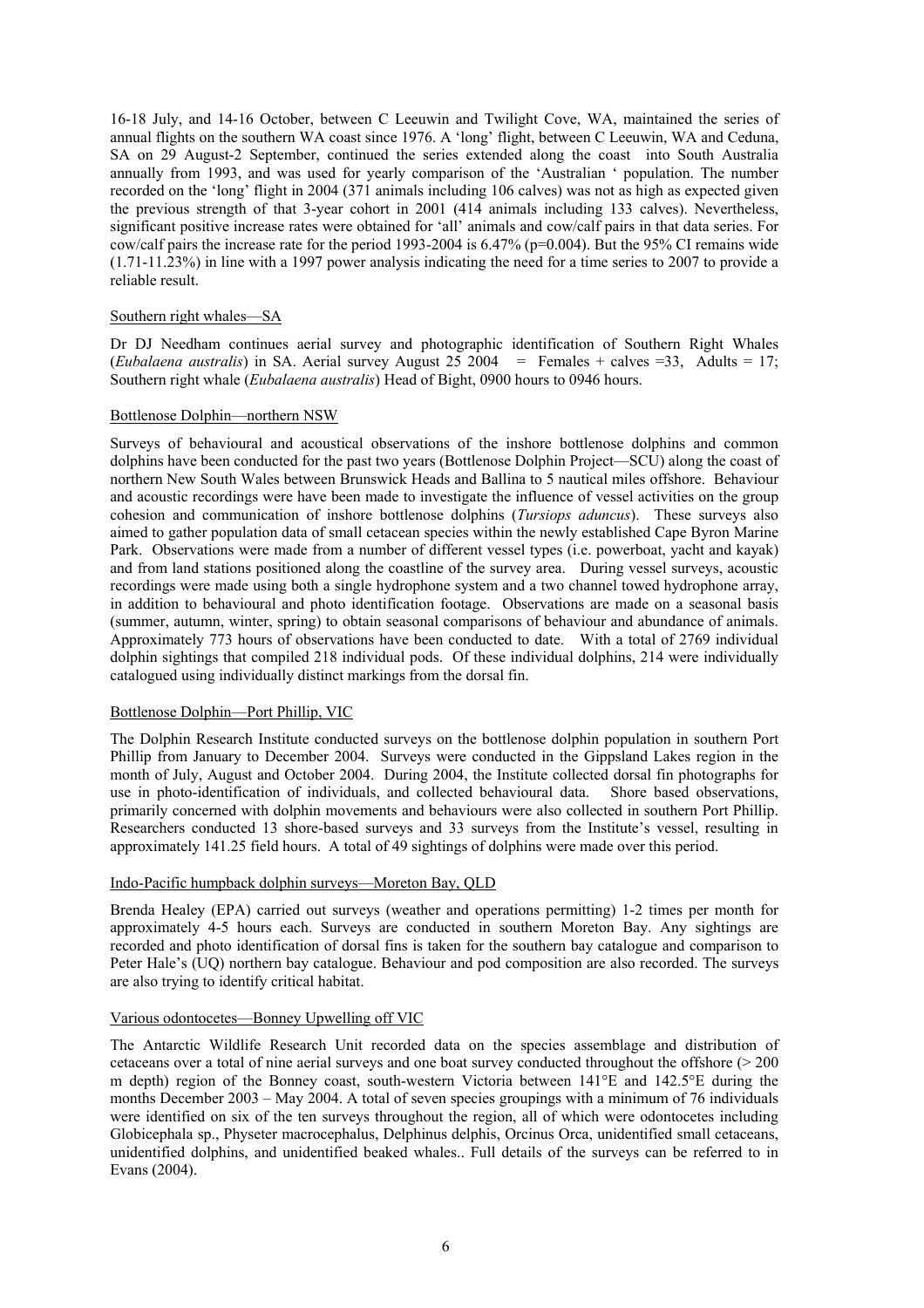### **2.1.2 OPPORTUNISTIC, PLATFORMS OF OPPORTUNITY**

### New South Wales

Opportunistic surveys of Bottlenose Dolphin (*Tursiops aduncus*) were conducted by local (Hastings River) commercial "dolphin watch" tour operators (in consultation with DEC staff) as an adjunct to tour activities. Survey data includes habitat use (location based), group size, reproductive success of group(s) by calf survival, etc. Data is not currently used in analysis or directed research. (see also 3.1.1 below)

Based on network of informal community contacts, DEC staff opportunistically attend all reports of Southern Right Whale, to obtain photo documentation of callosity patterns, and record calving events in a current northward expansion of contemporary accepted calving range. Data (including photography and callosity sketches) is forwarded to Mandy Watson (Victorian Dept of Sustainability and Environment) who is co-ordinating a National SRW Photo Id catalogue. (see also 3.1.1 below)

### Victoria

The Dolphin Research Institute continued building its community dolphin-sighting network which has resulted in the recording of regular dolphin sightings within most of Victoria's coastal waters including Port Phillip, Western Port and the Gippsland Lakes, resulting in approximately 147 sightings of cetaceans being reported throughout the year. Most reports are of bottlenose dolphins, but some other species reported included blue whales (*Balaenoptera musculus*) and killer whales (*Orcinus orca*), as well as several unidentified whales.

### Tasmania

Most sighting (including strandings) are reported to Nature Conservation Branch, (NCB), Tasmania by members of the public. A whale hotline phone (staffed 24 hrs a day) has been used successfully since 2002 to enhance public participation in the reporting of cetacean occurrences. All sightings are entered into the Tasmanian Cetacean Database. Since its introduction, reporting of cetacean sightings (excluding common and bottlenose dolphins has increased to 144) has significantly increased. NCB staff followed up reports as soon as possible and every effort is made to confirm sightings. Cetacean identification brochures describing most frequently observed species have been produced and circulated to the public to assist in the confirmation of sightings.

Cetacean sightings/observations for 2004: Southern right whales (46 events, n=110), Humpbacks whales (56 events, n=107), Killer whales (9 reports, n=17), Sperm whales (2 events, n=21), Unidentified beaked whale (2 n=2), Unidentified cetaceans (35 reports n=170), unidentified pilot whale (2 events, n=18) and a false killer whale  $(1$  event, n=1).

NCB staff undertook 4 aerial surveys in response to public reports of sightings in 2004. Aerial surveys totalled 3 hrs 45 mins, July-August. Three of these identified and photographed Southern right whales – Derwent estuary (2 whales on 25/8/04), Marion Bay/Hellfire Bluff (5 whales on 15/7/04, 3 whales on 20/7/04).

### West Australia

An opportunistic survey of the North West Coast of Western Australia (Kimberley Coast) for Irrawaddy dolphins was carried out during a yacht cruise from Darwin to Broome  $(4 - 18$  September 2004). There was a survey effort of 125 hours in nearshore coastal and riverine habitats resulting in 7/ 36 sightings/animals of Irrawaddy dolphins from Cape Londonderry to Broome. Other cetacean species were also sighted, including blue whales  $(1/1)$ , humpback whales  $(52/82)$ , bottlenose dolphins  $(2/11)$ , false killer whales (1/40), unidentified dolphins (10/32), and unidentified whale/dolphins (1/1). Other wildlife and habitat also recorded. Irrawaddy sighting network initiated in Broome (September 2004) with local fishers and recreational boat users. Cruise reports of this survey are held by D Thiele and WDCS.

### **Queensland**

In N QLD, Dr R.A. Birtles and Dr P.W. Arnold continued dwarf minke whale observations from the *Undersea Explorer*, a 25 m-long commercial live-aboard dive vessel, during six weeks of six-day dedicated minke whale trips (June 5-July 16, 2004). Additional whales were seen in later weeks (when the vessel covered a different route including Osprey Reef in the Coral Sea); these were reported on sighting sheets (see below).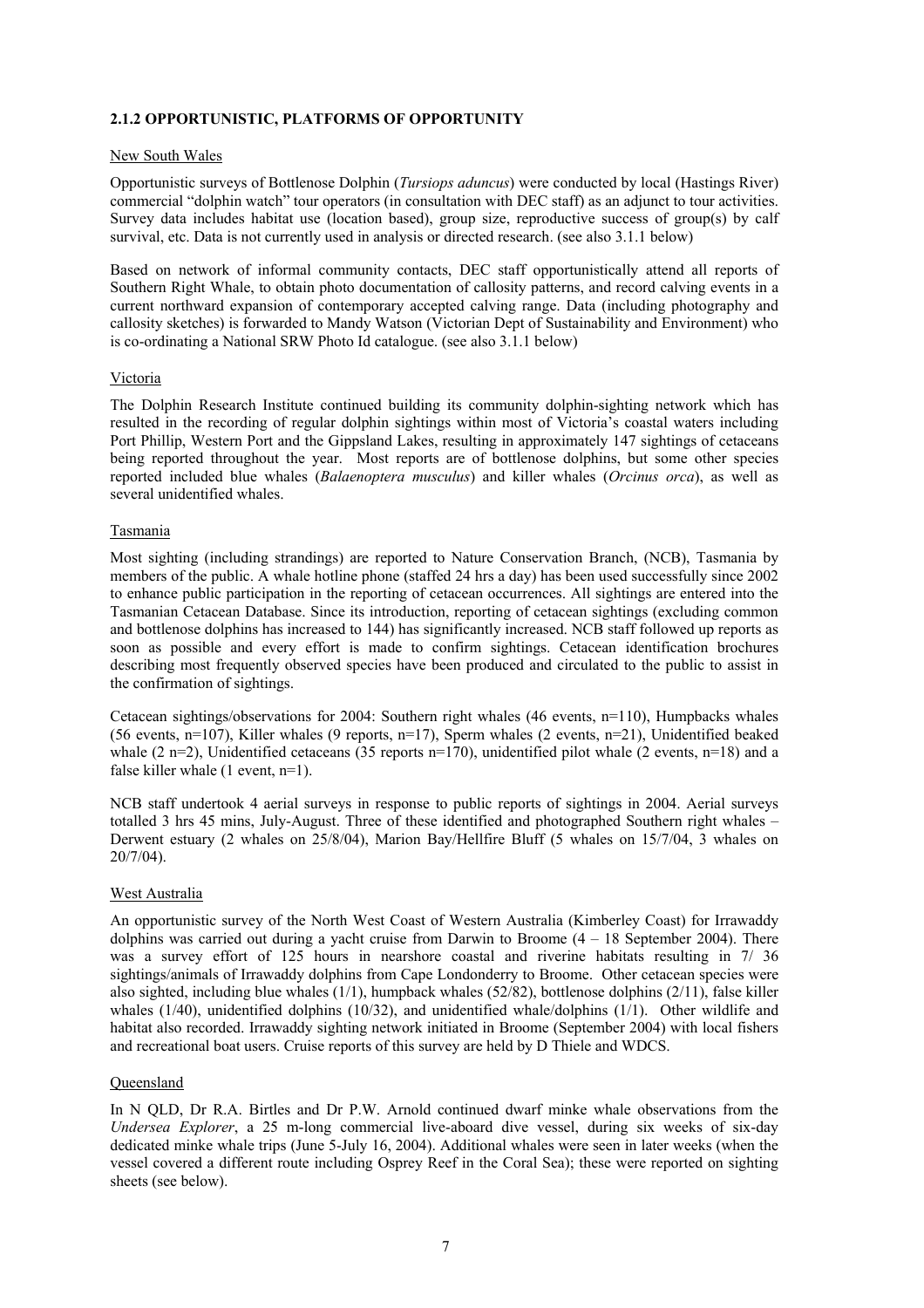Substantially the same route was covered in each of the six core weeks - from Port Douglas to the Outer Barrier Reef Ribbon Reefs east of Lizard Island with a watch maintained throughout daylight hours. There were 70 encounters with dwarf minke whales, of which 39 included an underwater interaction. The total number of whales seen in these encounters was 216-241, of which 168-187 were seen underwater. Surface and underwater observations were routinely made during encounters, concentrating on recognising individual whales and documenting whale-swimmer interactions. Sighting sheets were received from all live-aboard dive vessels running swim-with-whale programs (the return of these has been a permit requirement since the 2003 season). Those returns are being analysed (217 encounters/ 187 dwarf minke whales, 30 incidental humpback whale sightings) from 14 vessels.

In South Queensland, PWF conducted vessel-based research activities to document the use of Hervey Bay Marine Park by humpback whale mothers with calf. Research was undertaken from 9 August 2004 until 22 October 2004 to conduct non-invasive boat-based research to photographically identify humpback whales. In addition, songs of humpback whales (when detected) were recorded. Observations were conducted from a 15 m private sailing vessel *Pennant* from 9 August - 16 September, and from commercial whale watch vessels (*Volante IV, Spirit of Hervey Bay, Kingfisher, Tasman Venture* and *Blue Dolphin*) departing Urangan Boat Harbour from 19 September - 22 October. Data were collected opportunistically in the form of digital photographs, audio tape recordings and real time observations. A total of 969 whales (369 pods) were observed during 375 hours of vessel effort (conducted during 53 days of field effort). Fluke and lateral body identification images were collected on all pods, and analysis is currently underway comparing within season sightings to PWF's Australian Humpback Whale Catalogue.

Lastly, in Moreton Bay Marine Park, log books are kept on all Queensland Environmental Protection Agency marine park vessels for recording incidental sightings of Indo-Pacific humpback dolphin (contact Brenda Healey—EPA for details)

#### South Australia

Sightings for 2004 have not been catalogued on the computer yet. Mike Bossley continues his series of opportunistic sightings of dolphins from tour boats in Gulf St Vincent.

#### Commonwealth Waters

In 2004, AFMA fisheries observers were present on board: 124 fishing trips to the Eastern Tuna and Billfish Fishery, seven fishing trips to the Southern and Western Tuna and Billfish Fishery, six fishing trips to the South East Trawl Fishery, all fishing trips to the Heard, McDonald and Macquarie Island Fisheries, two trips to the Purse Seine Fishery, one trip to the North West Slope Trawl Fishery, three trips to the Gillnet, Hook and Trap Fishery, two trips to the Coral Sea Fishery, and nine trips to the Small Pelagic Fishery. The following are sightings made by AFMA fisheries observers, from commercial fishing vessels between 1 January 2004 and 31 December 2004: humpback whales (5 sightings/11 animals), pilot whales  $(8/82+)$ , Southern right whale (1:1), sperm whales (11/91-101), and an unidentified cetacean (1/1). Contact Cate Coddington (AFMA) for details.

During the year 2004, in the Eastern and Western Tuna and Billfish Fishery logbooks, there were 89 reported incidences of depredation on fish by pilot whales from longline fishing operations. These occurrences were assumed to be pilot whales due to the physical characteristics of the damage evident on fish heads which remain on the hooks.

#### *2.2 Analyses/development of techniques*

#### Antarctic cetacean survey analysis

All data from SOCEP and other Antarctic cetacean cruises conducted under IWC SO Collaboration are being archived into a single database – the Southern Ocean Cetacean Database. All sighting, effort, sea ice and image data are being collated for 32 cruises from 1995/96 to 2004/05. These data are being analysed under a number of Australian and international spatial analysis and modelling project collaborations to investigate circumpolar distributions, relationships with sea ice and other physical and biological variables. Minke whale habitat in sea ice: fuzzy coded classification and multiple correspondence analysis were conducted to investigate the relationship between minke whale distribution and sea ice characteristics (Thiele et al IWC 56/SC/E23)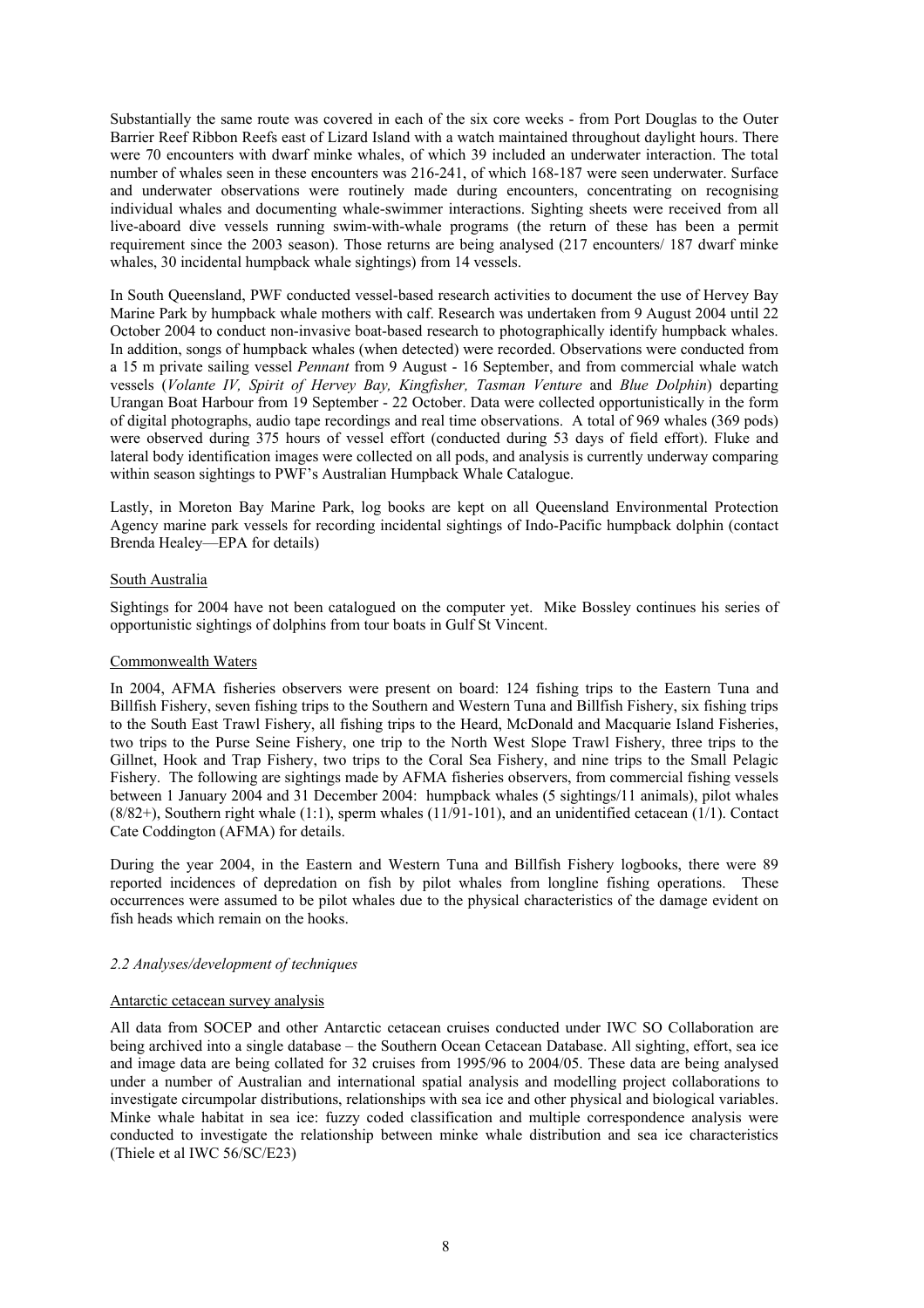### East coast humpback whale count surveys

Dr. Michael Noad collected north-bound migration count data as part of the regular east coast humpback whale survey program funded by the Commonwealth Department of the Environment and Heritage. Data were collated, and double-count data were checked for matches and collated. Detailed analysis is to occur in 2005. Southward migration data were collected as part of the Humpback whale Acoustic Research Collaboration (HARC). This was the last year of a three-year program of fieldwork. All visual data were consolidated for all field seasons. Detailed analysis is to occur in 2005-06.

### Photo identification of humpback whales

The Oceania Project's photography in Hervey Bay for 2004 has been recorded in the field notes log, analysed and archived on CD. The catalogue total for the period 1992-2004 is 2442 flukes.

In continuation of work since 1989, vessel based surveys of humpback whales in the inshore coastal waters off Perth and Rottnest Island, south-western Australia, (ca 31° 50'S, 115° 30' W) were conducted during September to November 2004. Observations, GPS locations and photo- identification were made aboard two vessels during whale watching operations from Hillarys Boat Harbour, on the northern coastal suburbs of Perth. To date no analysis of the collected data has been attempted, however from all accounts the season was typical of previous years. Many photographs were again taken in 2004 to be added to the previous 16 years data for inclusion into the WA humpback photo-id catalogue. Contact Chris Burton (Western Whale Research Pty Ltd) for details.

### Photo identification of humpback and Southern right whales, Flinders Bay, WA

In continuation of work conducted since 1995, Chris Burton (Western Whale Research Pty Ltd) reports on vessel based surveys in the inshore coastal waters of Flinders Bay near Augusta, south-western Australia, (ca 34° 20'S, 115° 15' W) were conducted from late May to August 2004. Observations, gps locations and photo-identification were made aboard two whale watching vessels operating from Augusta, near Cape Leeuwin. Humpback and southern right whales were observed on most trips. A pair of westward moving blue whales was also observed during the second trip in early June, a similar time to two animals observed in 2003. To date no analysis of the collected data has been attempted, however the season was typical of previous years, with large numbers of humpback reported in July and an increase in the sightings of southern right whales with new-born calves from August. Many photographs were again taken in 2004 to be added to the previous 16 years data for inclusion into the WA humpback photo-id catalogue.

### Underwater measurements—Dwarf minke whale

Working with Andrew Dunstan (*Undersea Explorer*), Dr. Alastair Birtles, Dr. Peter Arnold, and Susan Sobtzick used underwater videogrammetry to measure dwarf minke whales. Results are being prepared for a Diploma thesis at the University of Rostock (see 11.2) and publication, based on replicate measurements of 24 individual whales in five encounters during 2003 and 60 individual whales from 29 encounters in 2004.

#### Identification of Indo-Pacific humpback dolphins

Data have not been analysed as yet; however, one individual identified in the southern bay has previously been identified by Dr Peter Hale's (UQ) studies in the northern bay. At least two new individuals have also been identified. Contact Brenda Healey (EPA) for details.

### Integration of remotely sensed data with sightings surveys

The Antarctic Wildlife Research Unit *in-situ* collected and remotely sensed oceanographic data and integrated this with sightings data collected from the surveys detailed above. Full details of the data analyses carried part as part of this study can be referred to in Evans (2004).

#### Necropsy and histopathology

Australian Registry of Wildlife Pathology case number 4389.1. Animal was one (1) adult male common dolphin found stranded on Blacksmiths Beach, Newcastle, NSW. Animal rescued by NSW Department of Environment and Conservation and subsequently died. Referred to Taronga Zoo for necropsy and histopathology by DEC on 26/10/2004.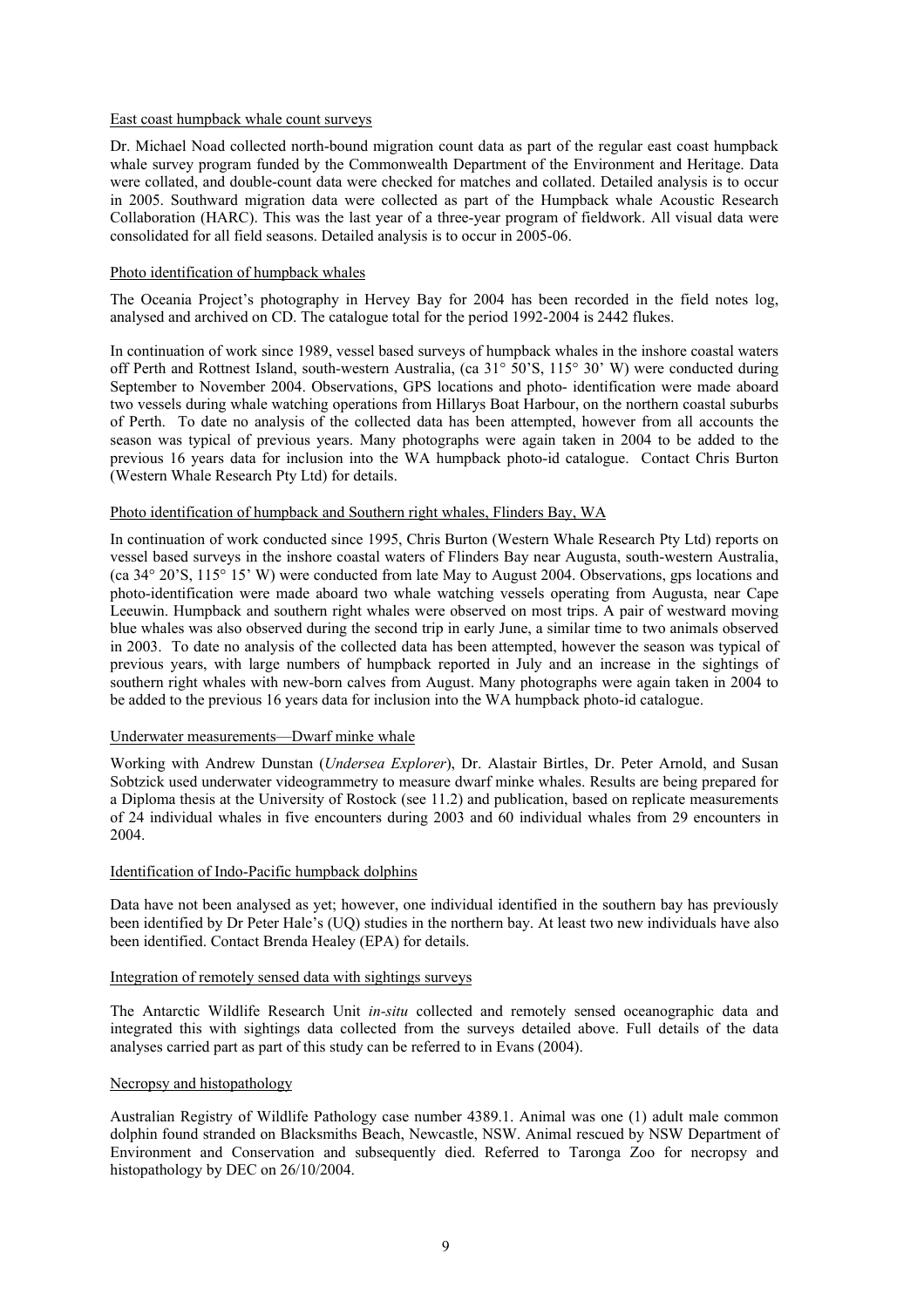# **3. Marking data**

# *3.1 Field work*

# **3.1.1 NATURAL MARKING DATA**

| 3.1.1 Species                    | Feature                                  | Area/stock                 | 2004 no.<br>photographed                           | Catalogued<br>(Y/N)                          | Catalogue<br>total                 | <b>Contact person/institute</b>                                           |
|----------------------------------|------------------------------------------|----------------------------|----------------------------------------------------|----------------------------------------------|------------------------------------|---------------------------------------------------------------------------|
| Blue whale                       | Lateral pigment                          | Southern<br>Australia      | 8                                                  | Y                                            | 30                                 | P.Gill, M.Morrice<br>Deakin University                                    |
|                                  | Lateral body                             | WA                         | 2004/50                                            | N                                            | $\mathbf{0}$                       | C Burton/Western Whale<br>Research                                        |
|                                  | Fluke                                    | <b>WA</b>                  | 2000-2004                                          | Y                                            | 43                                 | Jenner/CWR                                                                |
|                                  | Left Lateral<br>Body                     | <b>WA</b>                  | 2000-2004                                          | Y                                            | 174                                | Jenner/CWR                                                                |
| Pygmy blue whale                 | Right Lateral<br>Body                    | <b>WA</b>                  | 2000-2004                                          | Y                                            | 181                                | Jenner/CWR                                                                |
|                                  | Sex ID                                   | <b>WA</b>                  | 2000-2004                                          | Y                                            | $\mathbf{0}$                       | Jenner/CWR                                                                |
|                                  | ID'd Cow/calf<br>pairs                   | <b>WA</b>                  | 2000-2004                                          | Y                                            | 3                                  | C&M Jenner/CWR                                                            |
|                                  | Callosity                                | E Australia                | 2 adults and<br>partial 2 calves                   | Y                                            |                                    | Andy Marshall (NSW DEC)<br>Mandy Watson (Vic DSE)                         |
| Southern right<br>whale          | Callosities                              | Tasmania                   | 8                                                  | Y - To be<br>forwarded to<br>Mandy<br>Watson | see Mandy<br>Watson                | Aleks Terauds, DPIWE                                                      |
|                                  | Head callosities                         | Southern<br>Australia      | Ca 150                                             | N                                            | 2830<br>images; 489<br>individuals | JL Bannister/WA Museum                                                    |
|                                  | Callositiy<br>pattern                    | <b>WA</b>                  | 2004/10<br>estimated                               | N                                            | $\overline{0}$                     | C Burton/Western Whale<br>Research                                        |
|                                  | fluke                                    | Group/Area<br>V            | 170                                                | Y                                            | 846                                | David Paton/Dan Burns<br><b>SCUWRC</b>                                    |
|                                  | Fluke                                    | Group/Area<br>V            | Still under<br>analysis                            | N                                            | 212 (2003<br>only)                 | Dan Burns SCUWRC                                                          |
|                                  | Lateral Body                             | <b>WA</b>                  | 9                                                  | N                                            | NA                                 | D. Thiele Whale Ecology Group.<br>Deakin University                       |
|                                  | Ventral fluke                            | East<br>Australia          | 125                                                | Y                                            | 272                                | J. Smith/ M. Noad, UQ                                                     |
|                                  | Lateral body                             | East<br>Australia          | 11                                                 | Y                                            | 33                                 | J. Smith/ M. Noad, UQ                                                     |
|                                  | Flukes/<br>L-R dorsal/<br>Body marks     | Area V,<br>Hervey Bay      | 953                                                | Y                                            | 2442                               | Trish Franklin, The Oceania<br>Project                                    |
| Humpback whale                   | Flukes, Lateral<br>body                  | Hervey Bay,<br>E Australia | 729                                                | N<br>(comparison<br>underway)                | $2600+$                            | Greg Kaufman, PWF                                                         |
|                                  | Fluke                                    | <b>WA</b>                  | 1990/2004                                          | Y 1990-<br>1998,<br>2003,2004                | 1496                               | C&M Jenner/CWR                                                            |
|                                  | Left Lateral<br>Body                     | WA                         | 1990/2004                                          | Y                                            | 1988                               | C&M Jenner/CWR                                                            |
|                                  | Right Lateral<br>Body                    | WA                         | 1990/2004                                          | Y                                            | 2000                               | C&M Jenner/CWR                                                            |
|                                  | Sex ID<br>(including)<br>biopsy results) | WA                         | 1990/2004                                          | Y                                            | 411                                | C&M Jenner/CWR                                                            |
|                                  | ID'd Cow/calf<br>pairs                   | WA                         | 1990/2004                                          | Y                                            | 285                                | C&M Jenner/CWR                                                            |
|                                  | Lateral<br>body+flukes                   | WA                         | 2004/100<br>estimated                              | N                                            | $\mathbf{0}$                       | C Burton/Western Whale<br>Research                                        |
| Bryde's whale                    | Dorsal fin                               | Ballina                    | $\overline{3}$                                     | Y                                            | 3                                  | Liz Hawkins, SCUWRC                                                       |
| Indo-Pacific<br>humpback dolphin | Dorsal fin                               | Moreton Bay                | $>2$ new animals<br>in addition to<br>UQ catalogue | Y                                            | >100                               | Peter Hale, UQ/Brenda Healey,<br><b>EPA</b>                               |
| Tursiops aduncus                 | dorsal fin                               | Port River<br>estuary, SA  | Photographed:<br>$17$ (new)                        | Y                                            | 256                                | Dr Mike Bossley, The<br>Australian Dolphin Research<br>Foundation. (ADRF) |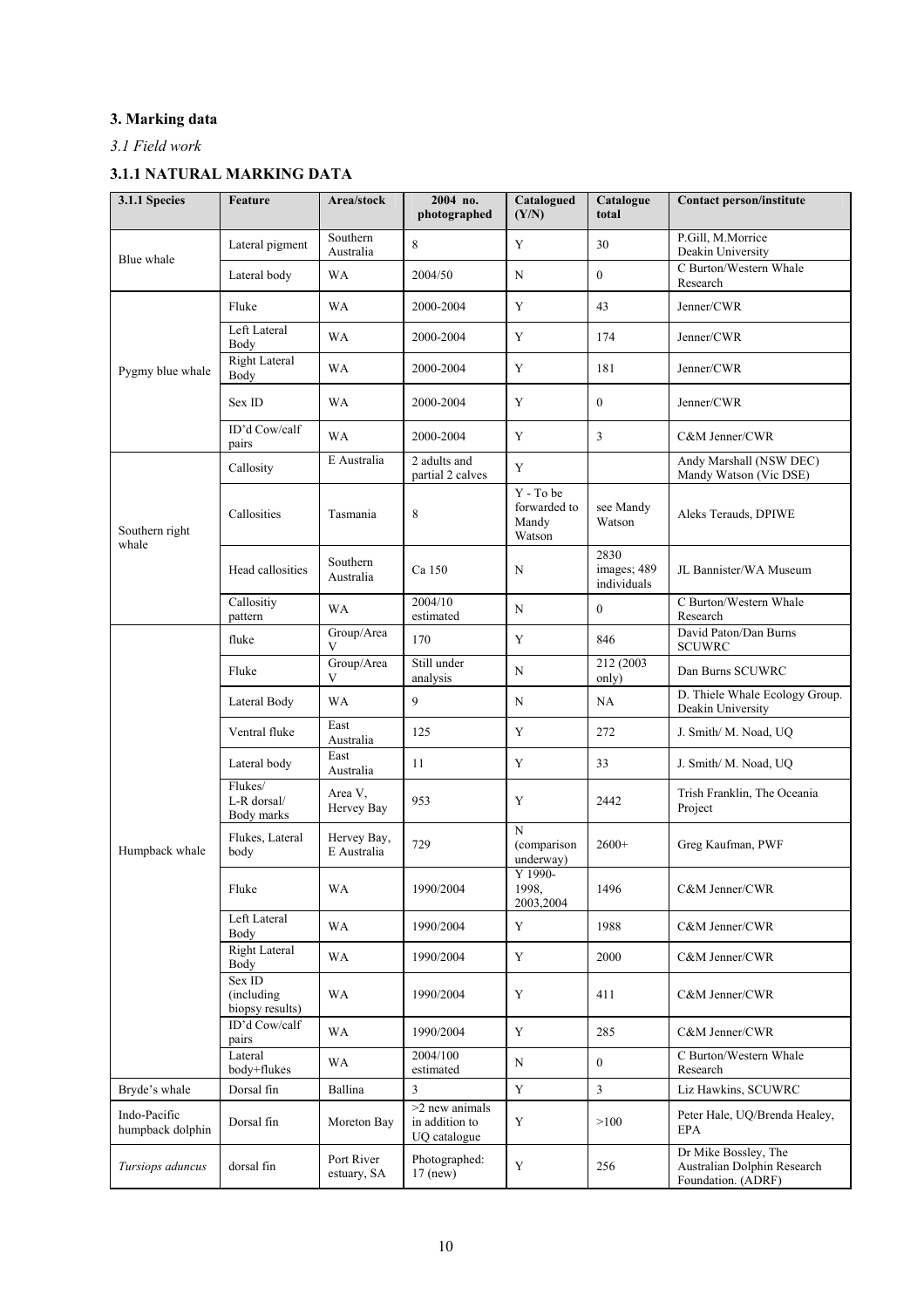| 3.1.1 Species         | Feature                  | Area/stock                             | 2004 no.<br>photographed | Catalogued<br>(Y/N) | Catalogue<br>total | Contact person/institute                                                      |
|-----------------------|--------------------------|----------------------------------------|--------------------------|---------------------|--------------------|-------------------------------------------------------------------------------|
|                       | Dorsal fin               | Port Phillip<br>$&$ Gippsland<br>lakes | $~10^{-7}$               | Y                   | $\sim$ 110         | A Goldsworthy, Dolphin<br>Research Institute                                  |
| Bottlenose<br>dolphin | Dorsal fin               | Northern<br><b>NSW</b>                 | 308                      | Y                   | 308                | Liz Hawkins, SCUWRC                                                           |
|                       | Dorsal fin.<br>body, etc | $NSW-$<br><b>Hastings</b><br>River     | approx. $30$             | Y                   |                    | Andy Marshall (NSW DEC)<br>John Fowler (Port Macquarie)<br>Cruise Adventures) |
| Common dolphins       | Dorsal fin               | Northern<br><b>NSW</b>                 | $\sim$ 100               | Y                   | 50                 | Liz Hawkins, SCUWRC                                                           |

### Southern right whale photo-identification

Nature Conservation Branch (TAS) is working in collaboration with Mandy Watson of the Department of Sustainability and Environment (VIC) to assist in the formation of the SRW photo ID catalogue.

### Humpback whale photo-identification

Curt and Micheline Jenner and Vanessa Sturrock (CWR, WA) developed the WA Humpback Whale Sighting Database as a computerised aid to matching humpback whale fluke and lateral body ID photos. A total of 5612 images of 3081 whales have been entered into the CWR 1990-2004 catalogue. From 1990 to 1998, 141 re-sights have been found resulting in a catalogue of at least 2110 individual whales. From 1999 to 2002, 377 whales were photo-identified and have yet to be added to the database. In 2003, 381 whales were photo-identified have been added to the catalogue. During 2004, 75 more whales were added. At this stage matching of the 2003/2004 images against the catalogue is incomplete.

PWF made observations from various whale watch vessels operating from Urangan Harbour, Hervey Bay (see 2.1.2). Photo-identification was undertaken using established procedures (Kaufman *et al*., 1986, 1993; Garrigue *et al*., 2000; Forestell *et al*., 2003) that have led to the identification of over 2600 humpback whales along the east coast of Australia.

### Dwarf minke whale studies

Dr Alastair Birtles (JCU) and Dr Peter Arnold (MTQ) continued identification studies of the dwarf minke whale. During the 2004 season, recognition of individual dwarf minke whales based on scar and colour pattern variations, as well as length measurements, were priorities. Approximately twelve hours of video and 3900 still images were taken for photo-identification.

### Pygmy blue whale photo-identification

Curt and Micheline Jenner and Vanessa Sturrock (CWR, WA) developed a Blue Whale Sighting sightings database as a computerised aid to matching blue whale fluke and lateral body ID photos. A total of 231 whales were recorded in the database by the end of 2004. 30 of the whales have been sighted more than once (25 intra season and 18 inter season), resulting in a catalogue of 190 individual whales (Note that 1 whale has been sighted in 4 consecutive seasons).

### Bottlenose dolphin photo-identification

Janet Mann (Georgetown University) work continues to digitally trace bottlenose dolphin dorsal fins and update their catalogue of about 900 animals.

| 3.1.2              |             | <b>Release location</b> |           |            |                          |  |
|--------------------|-------------|-------------------------|-----------|------------|--------------------------|--|
| <b>Species</b>     | Date tagged | Latitude                | Longitude | Tag Number | Contact person/institute |  |
| Bottlenose Dolphin | 18/06/2004  | $-41.1408$              | 146.541   | W00-048    | R. Gales/DPIWE           |  |
|                    | 09/08/2004  | -42.9198                | 147.4746  | W00-250    | R. Gales/DPIWE           |  |
| Common dolphin     | 21/09/2004  | $-40.7984$              | 145.259   | W00-200    | R. Gales/DPIWE           |  |

### **3.1.2. ARTIFICIAL MARKING DATA**

Note: No re-sight information to date. All tags are external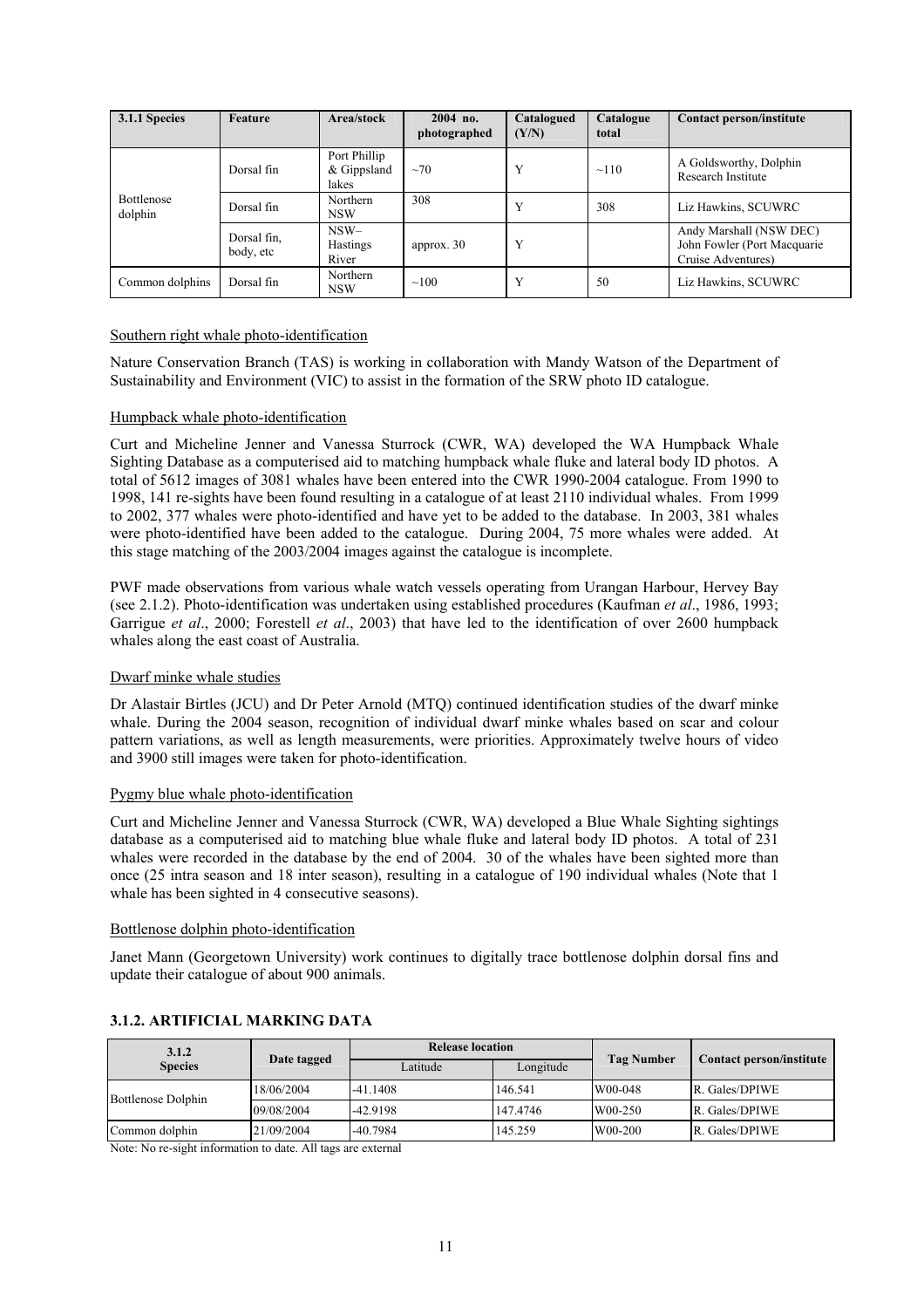### **3.1.3 TELEMETRY DATA**

| 3.1.3<br><b>Species</b> | Tag type               | # successfully<br>deployed | Max. time<br>transmitting                | <b>Contact person/institute</b>                                         |
|-------------------------|------------------------|----------------------------|------------------------------------------|-------------------------------------------------------------------------|
|                         | Satellite              |                            | $0.5$ days                               | C Jenner / CWR, N. Gales/AAD                                            |
| Pygmy blue whale        | Satellite              |                            | 7 days                                   | C. Jenner / CWR, N. Gales/AAD                                           |
|                         | Satellite              |                            | $0$ days                                 | C. Jenner - CWR, N. Gales - AAD                                         |
| Blue whale              | Satellite              |                            | 3 weeks                                  | N. Gales - AAD, University of California, Santa Cruz                    |
|                         | Satellite              |                            | 3 weeks                                  | N. Gales - AAD, University of California, Santa Cruz                    |
| Humpback whale          | Acoustic tag<br>(DTAG) | 20                         | 0 transmitting $(6)$<br>hour attachment) | N. Biassonni, Woods Hole Oceanographic Institution,<br>USA; M. Noad, UO |

### *3.2 Analyses/development of techniques*

### Humpback whale fluke categorization

The SCUWRC Humpback Whale database has now been upgraded to include a new categorisation system for fluke matching. The system has undergone testing and will continue to be developed and updated as further testing is conducted.

### Humpback whale acoustic tag (DTAG) studies

DTAGs are suction-cup tags designed to stay on the whales only for a few hours. They record depth, orientation in 3 axes, and acoustic data using a hydrophone. These were used to examine how the whales moved through the study area and how their movements and behaviours were correlated with the acoustic field. At this stage, minimal analyses have been conducted. All tags were deployed and recovered off the Sunshine Coast, Queensland.

### Humpback whale studies

Trish and Wally Franklin, PhD candidates at Southern Cross University, are analysing data for the 11-year period 1994-2004 which was obtained during The Oceania Project's long-term humpback whale survey in Hervey Bay (2.2). The foci of their PhD work are the 'Social and ecological significance of Hervey Bay to the Area V humpback whales' and 'An investigation into genetic relatedness amongst humpback whales in Hervey Bay'.

#### Humpback whale photo-identification

From the digital images, all the individual whales identified by fluke and lateral body markings are currently being compared to PWF's Australian Humpback Whale Catalogue. All images within that catalogue were checked for within-season sightings first. Analysis of the data will continue by comparing the identified whales from 2004 to PWF's Australian fluke ID catalogue. Efforts are further underway to compare PWF's Australian Humpback Whale Catalogue to the CWR West Australia Catalogue and the College of the Atlantic Antarctic Humpback Whale Catalogue. PWF is also working collaboratively with CWR and the newly created Australia Humpback Whale Research Group to develop a centralised, searchable data set of fluke identifications.

### Dwarf minke whale studies

Analysis of data is still in progress by Dr Alastair Birtles (JCU) and Dr Peter Arnold (MTQ). To date, eight whales have been confirmed as within-season re-sightings. These included one animal that was seen in the same location 28 days later; one that travelled approximately 80 km north in two days or less and one that travelled 80 km south in 4 days or less. Nine between-year re-sightings included one animal that was seen twice in 2002 and another that was seen twice in both 2002 and 2003. Gender was determined for 31 individuals: 26 females and 5 males.

### Humpback whale migratory patterns

Analysis of the CWR humpback whale database for migratory patterns continues (see Jenner et al. 2001).

#### Bottlenose dolphin photo-identification

The Dolphin Research Institute collected over 1,500 dorsal fin photographs throughout 2004. The Institute is still in the process of identifying all individuals.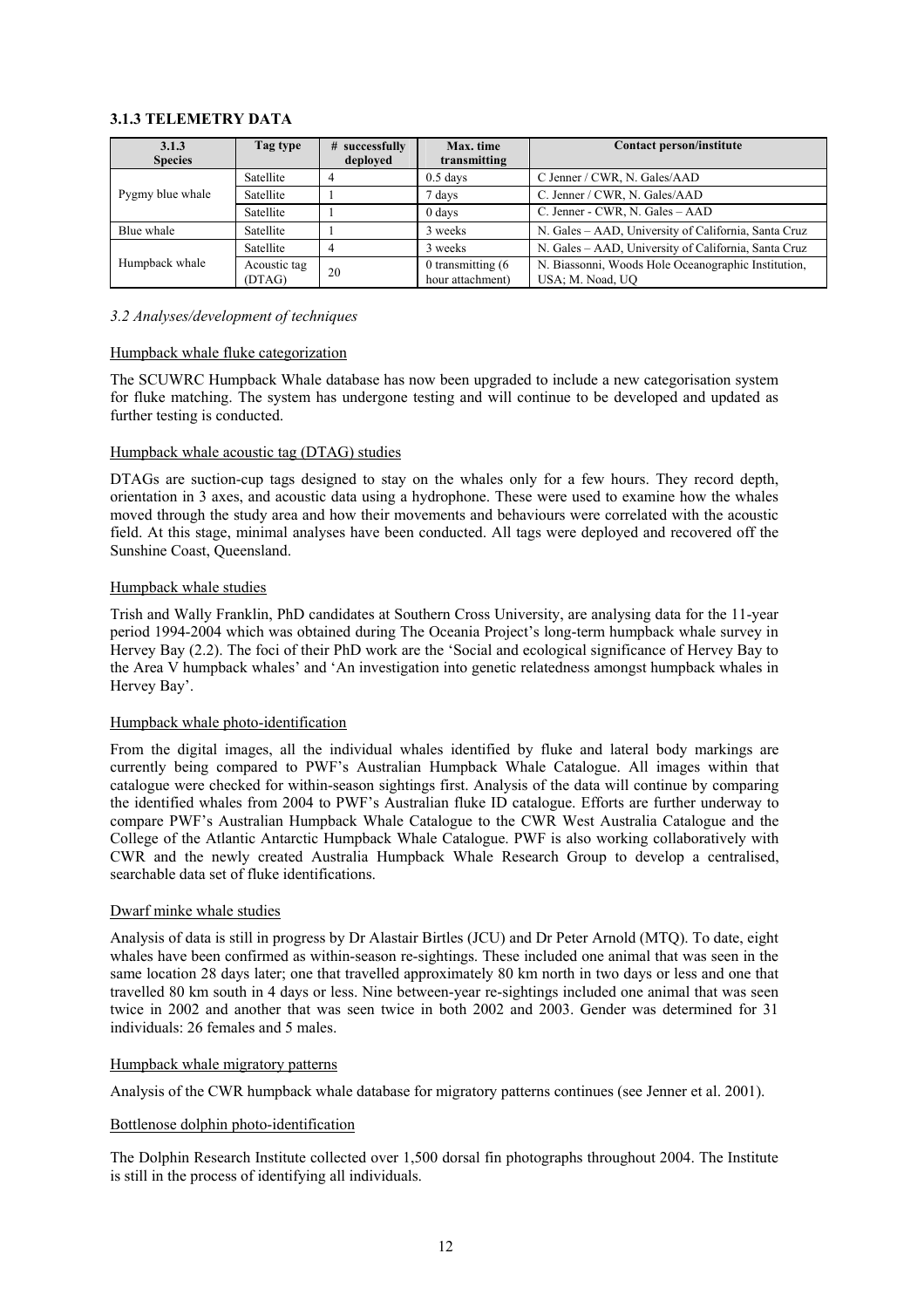# **4. Tissue/biological samples collected**

| 4.1<br><b>Species</b> | Area/stock              | 2004 no.<br>collected        | <b>Archived</b><br>(Y/N) | No.<br>analysed                | <b>Total holdings</b> | <b>Contact person/institute</b>                          |
|-----------------------|-------------------------|------------------------------|--------------------------|--------------------------------|-----------------------|----------------------------------------------------------|
| Blue whale-           | WA (Perth<br>Canyon)    | 30                           | N                        | In<br>progress                 | 50                    | JL Bannister/WA Museum                                   |
| presumed pygmy        | WA (Perth<br>Canyon)    | 30                           | Y                        | 37                             | 67                    | C. Jenner / CWR J. Bannister /<br>WA Museum.             |
|                       | Group/Area<br>v         | 118                          | Yes                      | 617                            | 617                   | Megan Anderson SCUWRC                                    |
|                       | Group/Area<br>V         | $74*$                        | yes                      | currently<br>being<br>analysed | 103                   | Megan Anderson SCUWRC                                    |
| Humpback whale        | Area V                  | 14 biopsy<br>samples         | Y                        | $\theta$                       | 28                    | J. Smith/ M. Noad, UO                                    |
|                       | Area V                  | 19 sloughed<br>skin samples  | $\gamma$                 | $\gamma$                       | 60                    | J. Smith/ M. Noad, UO                                    |
|                       | Area V.<br>Hervey Bay   | 229 sloughed<br>skin samples | Y                        | 1074                           | 1075                  | W. Franklin, The Oceania Project                         |
|                       | Group IV                | $2004 - 0$                   | Y                        | 256                            | 256                   | C. Jenner / CWR, M. Brasseur,<br>Edith Cowan University. |
| Dwarf minke<br>whale  | N Great<br>Barrier Reef | 10 sloughed<br>skin samples  | $\gamma$                 | $\gamma$                       | $\gamma$              | A. Birtles, JCU/P. Arnold, MTQ                           |
| Bottlenose<br>dolphin | Australian              | $2004 - 52$                  | N                        | N                              | 980                   | M. Krutzen / Univeristy of New<br>South Wales            |

### *4.1 Biopsy samples (sloughed skin samples)*

\*this includes a skin sample from Migaloo (the white whale)

# *4.2 Samples from directed catches or bycatches*

| 4.2<br><b>Species</b>              | Area/stock | 2004 total | <b>Archived</b> | <b>Tissue types</b>                                                                                                                                    | Contact<br>person/institute |
|------------------------------------|------------|------------|-----------------|--------------------------------------------------------------------------------------------------------------------------------------------------------|-----------------------------|
| Common dolphin                     | <b>TAS</b> | $2*$       |                 | $\text{Skin}(2)$ , blubber 2), muscle $(2)$ , lung $(1)$ , testis $(1)$ ,<br>$iaw(1)$ , stomach $(2)$                                                  | R. Gales/DPIWE              |
| Bottlenose dolphin                 | <b>TAS</b> |            |                 | Skin                                                                                                                                                   | R. Gales/DPIWE              |
| Indo-Pacific bottlenose<br>dolphin | S.A.       | $3**$      | 3Y              | Genetic tissues, (blood, liver, kidney, muscle,<br>skin) reproductives, stomach and intestines, toxic<br>contaminants (liver, kidney, muscle, blubber) | Kemper/S.A.Museum           |
| Short-beaked common<br>dolphin     | S.A.       | $7**$      | 2Y              | Genetic tissues, (blood, liver, kidney, muscle,<br>skin) reproductives, stomach and intestines, toxic<br>contaminants (liver, kidney, muscle, blubber) | Kemper/S.A.Museum           |

\*note –samples not collected from all animals, number of individuals sampled is shown in brackets

\*\*This list includes: entanglement possible/probable (e.g. animals with net marks/injuries and/or that have had flippers or flukes removed, and full stomachs and sometimes food in the oesophagus, suggesting a sudden death), entangled in tuna farm anti-predator net, entanglement in other types of net or line, accidental or intentional injury by humans for example, boat strike, shooting, stabbing.

# *4.3 Samples from stranded animals*

| 4.3<br><b>Species</b> | Area/stock                   | 2004<br>total | Archived<br>(Y/N)        | Tissue type(s)                                                | Contact person/institute                                                                          |  |
|-----------------------|------------------------------|---------------|--------------------------|---------------------------------------------------------------|---------------------------------------------------------------------------------------------------|--|
| Bryde's whale         | E Australia                  |               | N                        | Liver, kidney, muscle, blubber                                | Andy Marshall (NSW DEC)                                                                           |  |
| Minke whale           | Moreton Island               |               | $\overline{\mathcal{L}}$ | 1. Head 2. Blubber, liver, skin,<br>kidney, stomach contents, | 1. Queensland Museum, 2. C. Limpus,<br><b>EPA</b>                                                 |  |
|                       | Group/Area V                 | 2             | Y                        | Skin, liver, lung                                             | Megan Anderson SCUWRC                                                                             |  |
|                       | E Australia                  | 2             |                          | Blood samples                                                 | Shane Robinson (NSW DEC)                                                                          |  |
| Humpback<br>whale     | E Australia,<br>Northern NSW |               |                          | Heart, liver, lungs, stomach,<br>kidneys                      | Dr Peter Harrison/Christine Fury Whale<br>Research Centre Southern Cross Whale<br>Research Centre |  |
|                       | Group IV                     | 2004/1        | Y                        | Skin/Blubber                                                  | C.Jenner/CWR, Doug Coughran/ CALM                                                                 |  |
| Pygmy right<br>whale  | Tasmania                     | $3*$          | Y                        | skin $(3)$ , blubber $(2)$                                    | R. Gales/DPIWE                                                                                    |  |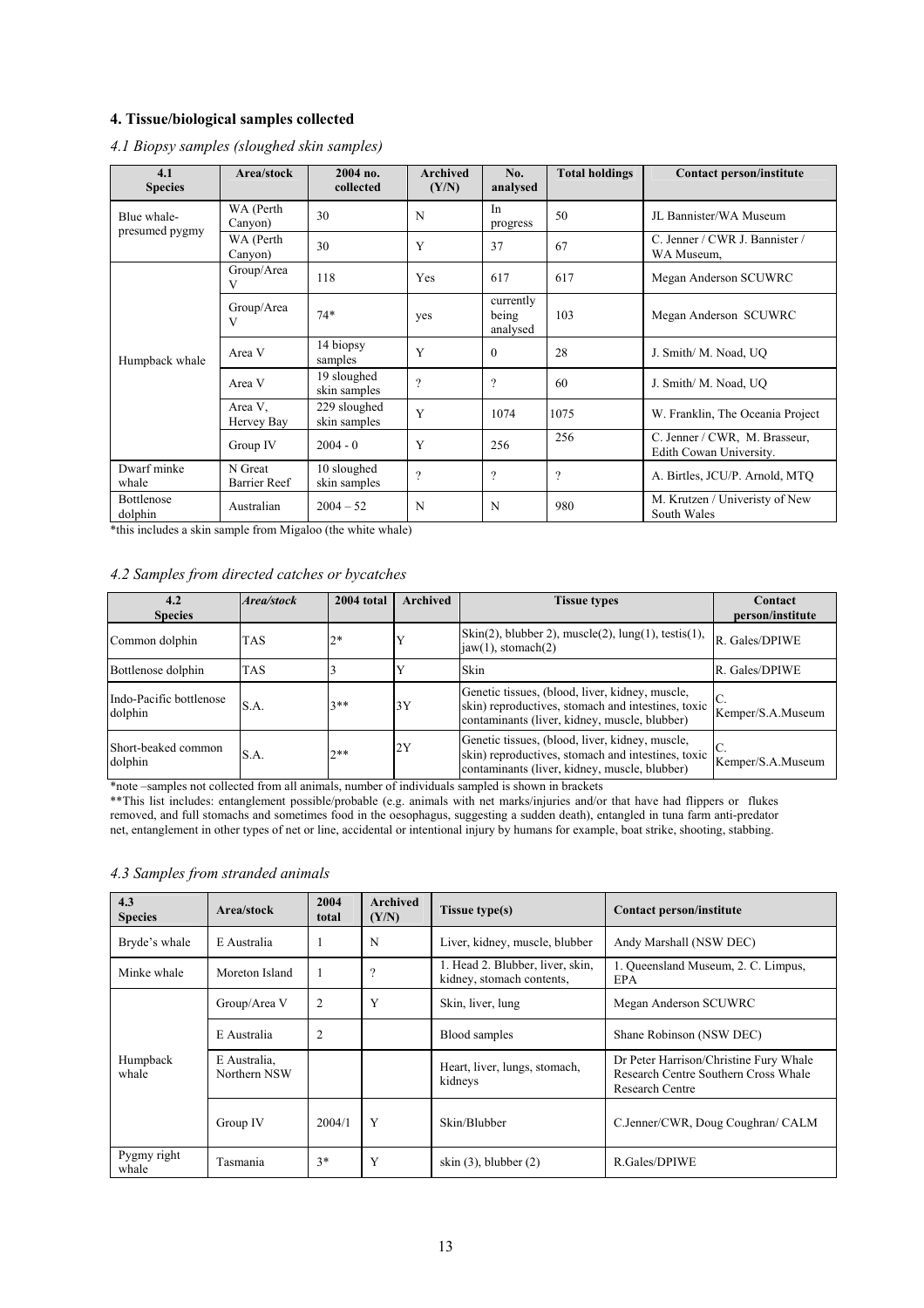| 4.3<br><b>Species</b>             | Area/stock                   | 2004<br>total | Archived<br>(Y/N)        | <b>Tissue type(s)</b>                                                                                                                                                  | Contact person/institute                                                                                                                                                                       |
|-----------------------------------|------------------------------|---------------|--------------------------|------------------------------------------------------------------------------------------------------------------------------------------------------------------------|------------------------------------------------------------------------------------------------------------------------------------------------------------------------------------------------|
|                                   | <b>TAS</b>                   | $22*$         | Y                        | skin $(17)$ , blubber $(17)$ , muscle<br>$(2)$ , jaw $(13)$ , head $(1)$ , stomach<br>contents(1), parasite(2)                                                         | R.Gales/DPIWE                                                                                                                                                                                  |
| Sperm whale                       | OLD-<br>Stradbroke Isl.      | 1             | $\gamma$                 | 1. Skull, 2. Cartilage (DNA)                                                                                                                                           | 1. Queensland Museum, 2. C. Limpus,<br><b>EPA</b>                                                                                                                                              |
|                                   | <b>WA</b>                    |               |                          | Teeth                                                                                                                                                                  | Western Australian Museum                                                                                                                                                                      |
| Pygmy Sperm<br>Whale              | <b>VIC</b>                   | 1             | Y                        | Muscle                                                                                                                                                                 | Rory O'Brien / MV                                                                                                                                                                              |
| Killer Whale                      | S.A.                         | $\mathbf{1}$  | 1Y                       | **See below                                                                                                                                                            | C. Kemper/S.A.Museum                                                                                                                                                                           |
|                                   | <b>VIC</b>                   | 5             | Y                        | Muscle                                                                                                                                                                 | Rory O'Brien / MV                                                                                                                                                                              |
| Long-finned<br>pilot whale        | <b>TAS</b>                   | $75*$         | Y                        | $skin(75)$ , blubber $(19)$ ,<br>$head(10)$ , foetus $(1)$ , stomach<br>contents $(15)$ , parasite $(1)$                                                               | R.Gales/DPIWE                                                                                                                                                                                  |
|                                   | S.A.                         | $\mathbf{1}$  | 1Y                       | **See below                                                                                                                                                            | C. Kemper/S.A.Museum                                                                                                                                                                           |
| Cuvier's<br><b>Beaked Whale</b>   | E Australia,<br>Northern NSW |               |                          | Heart, liver, lungs, stomach,<br>kidneys, skin. Note the whole<br>head was sent to the Australian<br>Museum.                                                           | Seaworld on the Gold Coast - Dr David<br>Blyde. Australian Museum - Sandy<br>Ingleby. Southern Cross University -<br>Whale Research Centre/DNA Surveillance<br>Auckland University New Zealand |
|                                   | <b>VIC</b>                   | 1             | Y                        | muscle                                                                                                                                                                 | Rory O'Brien / MV                                                                                                                                                                              |
| Hector's beaked<br>whale          |                              | 2004          |                          | Head                                                                                                                                                                   | Western Australian Museum                                                                                                                                                                      |
| Gray's Beaked<br>Whale            | Perth WA                     | 2004/1        | Y                        | DNA/full necropsy                                                                                                                                                      | C.Jenner/CWR, Doug Coughran/ CALM                                                                                                                                                              |
| Andrews<br><b>Beaked Whale</b>    | S.A.                         | 1             | 1Y                       | **See below                                                                                                                                                            | C. Kemper/S.A.Museum                                                                                                                                                                           |
| Strap-toothed<br>beaked whale     | <b>TAS</b>                   | $2*$          | Y                        | $skin(2)$ , blubber $(2)$ , muscle $(1)$ ,<br>$kidney(1)$ , liver $(1)$ , head $(1)$                                                                                   | R.Gales/DPIWE                                                                                                                                                                                  |
|                                   | VIC                          | 1             | N                        | Nil                                                                                                                                                                    | Rory O'Brien / MV                                                                                                                                                                              |
|                                   | VIC                          | 1             | Y                        | Muscle                                                                                                                                                                 | Rory O'Brien / MV                                                                                                                                                                              |
| Common<br>Dolphin                 | <b>TAS</b>                   | $4*$          | Y                        | $skin(4)$ , blubber $(4)$ , muscle $(4)$ ,<br>kidney $(3)$ , liver $(4)$ , lung $(1)$ ,<br>$testis(1)$ , jaw $(4)$ , stomach<br>contents(3), faeces(1),<br>parasite(2) | R. Gales/DPIWE                                                                                                                                                                                 |
|                                   | <b>NSW</b>                   | 1             | Y                        | Skin, liver, kidney, spleen,<br>reproductive tissue, lungs,<br>blubber, head                                                                                           | Dennis O'Meally (Australian Museum),<br>Claire Dawson (VLA Weybridge, UK),<br>Tracey Rogers (AMMRC)                                                                                            |
| Short-beaked<br>Common<br>Dolphin | S.A.                         | 8             | 3Y 5N                    | **See below                                                                                                                                                            | C. Kemper/S.A.Museum                                                                                                                                                                           |
| Common<br>Bottlenose<br>Dolphin   | S.A.                         | 3             | 2Y 1N                    | **See below                                                                                                                                                            | C. Kemper/S.A.Museum                                                                                                                                                                           |
| Tursiops sp                       | SE Australia                 | 3             | Y                        | Blubber, skin, teeth (3); all<br>major organs (2)                                                                                                                      | Verne' Dove (Univ. of Melbourne) has<br>samples for two animals. Steve<br>McKechnie (Monash Uni) has blubber and<br>skin for all three. DRI has teeth for two.                                 |
|                                   | <b>OLD</b>                   | $\mathbf{1}$  | $\overline{?}$           | Samples taken                                                                                                                                                          | C. Limpus, EPA                                                                                                                                                                                 |
| Bottlenose<br>dolphin             | S.A.                         | 13            | 6Y 7N                    | **See below                                                                                                                                                            | C. Kemper/S.A.Museum                                                                                                                                                                           |
|                                   | <b>TAS</b>                   | $21*$         | Y                        | skin (21), head (2), foetus (1),<br>stomach contents (1)                                                                                                               | R.Gales/DPIWE                                                                                                                                                                                  |
| Dolphin sp.                       | Wurtulla,<br>Sunshine Coast  | 1             | $\overline{\mathcal{L}}$ | Skin (DNA)                                                                                                                                                             | C. Limpus, EPA                                                                                                                                                                                 |
| Risso's Dolphin                   | <b>VIC</b>                   | 3             | Y                        | muscle                                                                                                                                                                 | Rory O'Brien / MV                                                                                                                                                                              |
| Southern right                    | <b>TAS</b>                   | 1             | Y                        | whole animal                                                                                                                                                           | R.Gales/DPIWE                                                                                                                                                                                  |
| whale dolphin                     | S.A.                         | $\mathbf{1}$  | 1Y                       | **See below                                                                                                                                                            | C. Kemper/S.A.Museum                                                                                                                                                                           |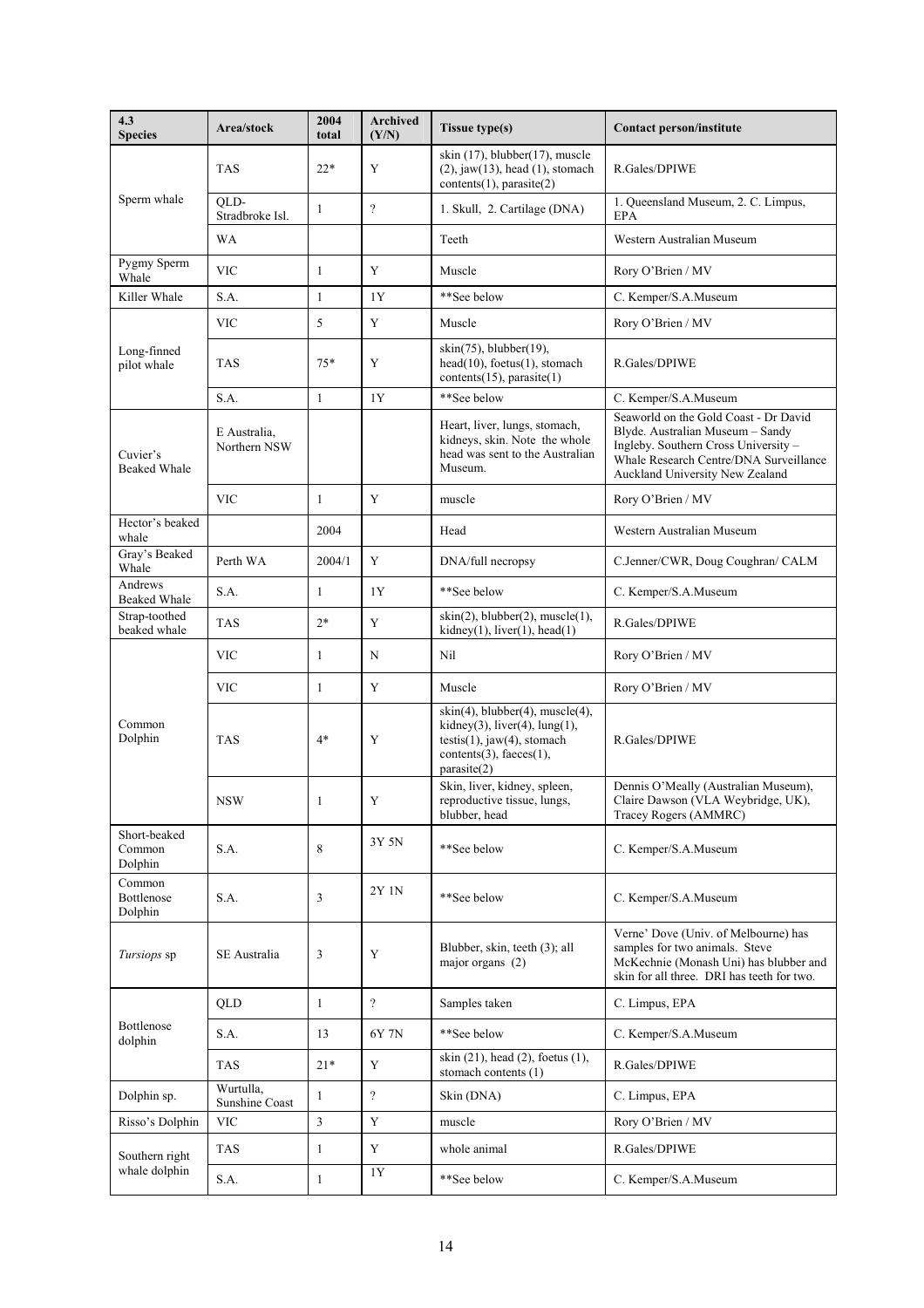| 4.3<br><b>Species</b>                        | Area/stock                   | 2004<br>total | <b>Archived</b><br>(Y/N) | <b>Tissue type(s)</b>                                              | Contact person/institute                                                                                   |
|----------------------------------------------|------------------------------|---------------|--------------------------|--------------------------------------------------------------------|------------------------------------------------------------------------------------------------------------|
| Indo-Pacific<br>humpback<br>dolphin          | Moreton Bay                  |               | $\gamma$                 | 1. Head, 2. Skin, blubber                                          | 1. The University of Queensland, 2. Duty<br>Ranger – Moreton Bay/ Queensland Parks<br>and Wildlife Service |
| Indo-Pacific<br><b>Bottlenose</b><br>Dolphin | S.A.                         | 4             | 3Y 1N                    | **See below                                                        | C. Kemper/S.A.Museum                                                                                       |
| Melon Headed<br>Whale                        | E Australia.<br>Northern NSW |               |                          | Lung, kidney, heart, liver,<br>stomach, uterus and meta<br>cestode | Dr Peter Harrison / Christine Fury Whale<br>Research Centre Southern Cross Whale<br><b>Research Centre</b> |
| Strap-toothed<br>whale                       | <b>OLD</b>                   |               | $\gamma$                 | 1. Skull, 2. Organ samples,<br>blubber, brain                      | 1. Queensland Museum, 2. C. Limpus,<br><b>EPA</b>                                                          |
| Whale sp                                     | <b>VIC</b>                   |               | N                        | Nil                                                                | Rory O'Brien / MV                                                                                          |
| Whale sp                                     | <b>VIC</b>                   |               | Y                        | muscle                                                             | Rory O'Brien / MV                                                                                          |

\*note –samples not collected from all animals, number of individuals sampled is shown in brackets

\*\* Genetic tissues, (blood, liver, kidney, muscle, skin) reproductives, stomach and intestines, toxic contaminants (liver, kidney, muscle, blubber) were sampled. Complete sets of tissue samples were not collected from all animals because in some cases the state of decomposition made this inappropriate.

### *4.4 Analyses/development of techniques*

#### Whale prey DNA analysis

DNA from animal prey was isolated and identified from the faeces of a Fin whale. The prey items identified were all krill. The method also identified DNA from platyhelminths most closely related to blood flukes in other mammals. This analysis was published as Jarman *et al.* (2004).

Two humpback whale faecal samples were obtained in Hervey Bay in 2004 by the Oceania Project. The samples are being analysed by Dr Nick Gales and Simon Jarman, of the Applied Marine Mammal Ecology Group, Australian Antarctic Division, Hobart. Analysis of the samples will be undertaken using DNA technology developed at AAD to study the diet of marine mammals using faecal samples.

### Humpback whale DNA analysis

DNA analysis of sloughed skin samples from the Oceania Project is being undertaken by Megan Anderson and Wally Franklin, at the Centre for Animal Conservation Genetics, Southern Cross University, under the supervision of Professor Peter Baverstock. Analysis of total holdings will be completed and up to date by the end of 2005. The following references on the development of technique are relevant: Anderson, Hinten, Paton and Baverstock (2001) and Elphinstone, Hinten, Anderson and Nock (2003).

#### **5. Pollution studies**

### Tasmania

Blubber samples archived for future analysis of pollutants, most likely with Bill Symmons, AGAL

#### Queensland

During the 2003 humpback whale season, The Oceania Project undertook the  $12<sup>th</sup>$  year of Chlorophyll A sampling for a long-term habitat and water quality monitoring program, in the Whale Management and Monitoring Area of the Hervey Bay Marine Park. The program is being conducted in conjunction with Andrew Moss, Environmental Sciences Division, EPA, Brisbane. Weekly triplicate Chlorophyll A samples were obtained from six structured geographical areas within the Hervey Bay Marine Park between August  $8<sup>th</sup>$  and October 15<sup>th</sup> 2004. Outcomes of the first five years of monitoring (1993/1997) were published in Queensland Department of Environment and Heritage (1998). A report covering monitoring in Hervey Bay for the ten years 1993-2002 is being prepared by Andrew Moss, Environmental Sciences Division, EPA, Brisbane.

#### South Australia

The Environment Protection Authority (EPA) contracted Nicole Butterfield to analyse heavy metals (particularly lead) in bone and soft tissues from more *Tursiops aduncus*, *T. truncatus* and *D. delphis* from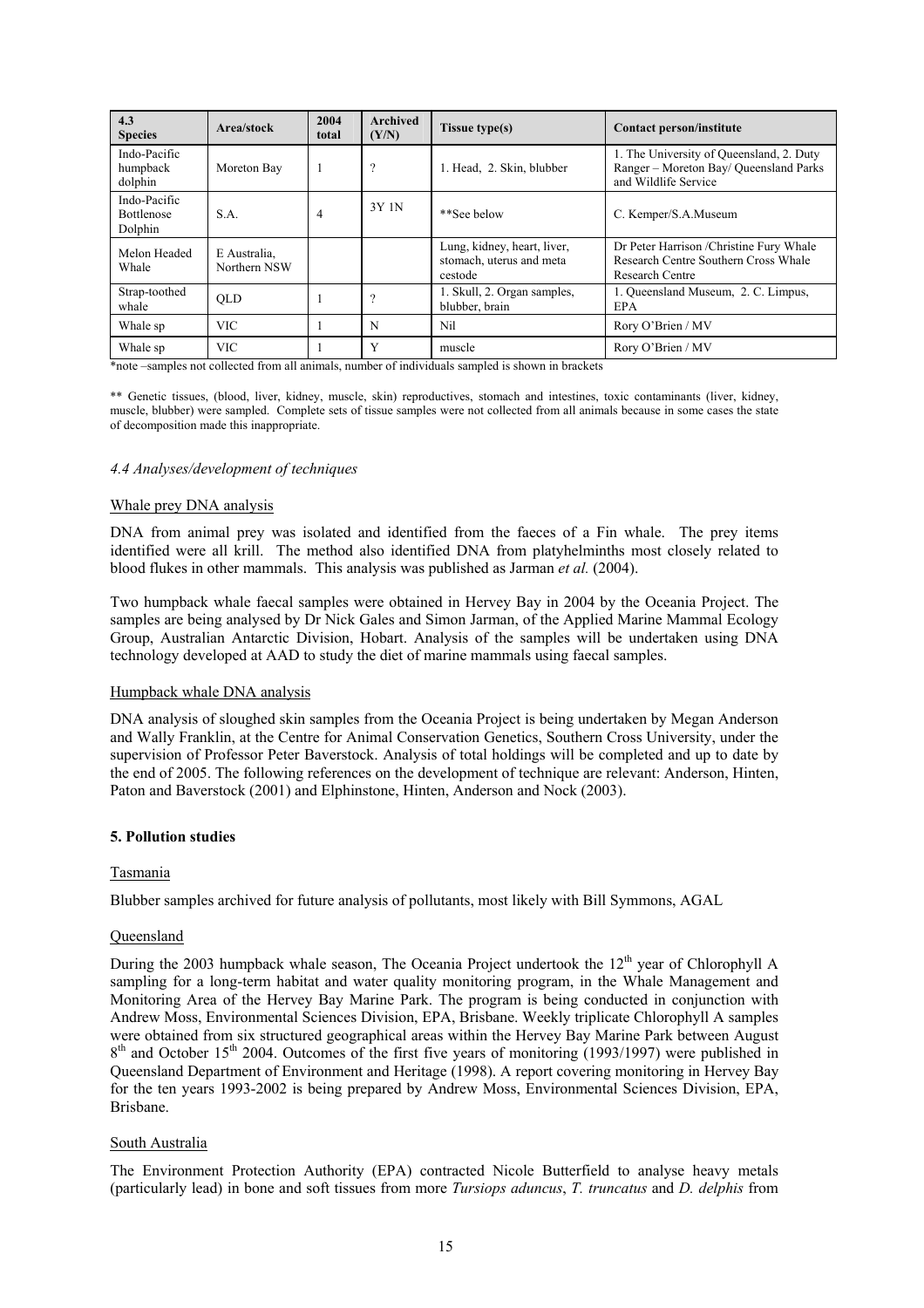South Australia. The results of this and her Honours thesis will be made available in the near future in the form of a public report produced by the EPA. It is hoped that a scientific paper will also be submitted this year.

Trish Lavery is undertaking her Honours degree at Flinders University on the effects of lead on bone in *Tursiops aduncus* from South Australia. Her results are not available yet.

#### **6. Statistics for large cetaceans**

### *6.1 Direct catches (commercial, aboriginal and scientific permits) for the calendar year 2004*

Nil to report. Under the *Environment Protection and Biodiversity Conservation Act 1999*, it is an offence to kill, injure, take, trade, keep, move or interfere with whales and other cetaceans.

*6.2 Non-natural mortality for the calendar year 2004 or the season 2003/04* 

South Australia—A dead adult Sperm Whale was reported from Hanson Bay, Kangaroo Island. First seen on 23 March 2004 (not collected by SAM). A broken lower jaw suggested an entanglement in a long-line but this was not confirmed.

| 6.2.1<br>Whale<br>species | <b>Sex</b>           | Location                                                          | <b>Cause of</b><br>death              | Det.                                        | Source or contact institution, contact<br>name and telephone and/or e-mail |
|---------------------------|----------------------|-------------------------------------------------------------------|---------------------------------------|---------------------------------------------|----------------------------------------------------------------------------|
| <b>Brydes</b><br>Whale    | $\mathbf{U}$         | Dunbogan Beach, NSW                                               | U                                     |                                             | Andy Marshall (NSW DEC)<br>andy.marshall@environment.nsw.gov.au            |
| Minke whale               | F                    | Moreton Island,<br>27°9.770'S, 153°22.164'E                       | U                                     | U                                           | <b>QPWS</b>                                                                |
| Pygmy right<br>whale      | $\mathbf{U}$         | 35°48'S, 137°47'E                                                 | Alive and<br>refloated                |                                             | C. Kemper/SA Museum                                                        |
|                           | U                    | Flat Rock, Ballina, NSW                                           | U                                     | Juvenile,<br>stranded live<br>died on beach | Shane Robinson (NSW DEC)<br>Shane.robinson@environment.nsw.gov.au          |
|                           | U                    | Patches Beach, Ballina,<br><b>NSW</b>                             | U                                     | Juvenile.<br>stranded live<br>died on beach | Shane Robinson (NSW DEC)<br>Shane.robinson@environment.nsw.gov.au          |
|                           | M                    | Fraser Isl., 24°58.410'S,<br>153°21.420'E                         | U                                     | N                                           | Queensland Parks and Wildlife Service<br>(QPWS)                            |
|                           | M                    | Mackay.<br>-21.1009'S, 149.2250'E                                 | U                                     | N                                           | <b>QPWS</b>                                                                |
|                           | M                    | Double Island Point,<br>Sunshine Coast,<br>25°58'10"S,153°10'10"E | U                                     | N                                           | OPWS/DPI&F/Noosa Veterinarian                                              |
|                           | U                    | Fraser Isl.and,<br>24°46.590'S,153°7.170'E                        | Rescued<br>alive                      | $V^*$                                       | <b>OPWS</b>                                                                |
| Humpback<br>whale         | $II**$               | Wonga Beach, Cairns,<br>16°21.500'S, 145°26.000'E                 | Alive-left<br>to natural<br>processes | V                                           | Public report                                                              |
|                           | M<br>neonate<br>calf | 30.0570°S, 114.9656°E<br>Green Head                               | Live<br>stranded<br>but died          | U. Photos taken                             | Dept. CALM<br>Doug Coughran<br>Tel. 61 8 9334 0224                         |
|                           | F-calf               | 21°48'S, 114°04'E<br>Jurabi (Ningaloo Marine<br>Park)             | U                                     |                                             | Dept. CALM<br>Doug Coughran<br>Tel. 61 8 9334 0224                         |
|                           | U                    | 21.8531°S, 114.0230°E<br>Jurabi (Ningaloo Marine<br>Park)         | Shark<br>predation                    | Photos taken                                | Dept. CALM<br>Doug Coughran<br>Tel. 61 8 9334 0224                         |
|                           | U-2004<br>calf)      | 20°23'S, 116°34'E<br>Mermaid Sound                                | Shark<br>predation                    | Photos taken                                | Dept. CALM<br>Contact: Doug Coughran<br>Tel. 61 8 9334 0224                |
|                           | $U-2004$<br>calf     | 21°51'S, 114°11'E<br>Bundegi Beach                                | Shark<br>predation                    | Photos taken                                | Dept. CALM<br>Doug Coughran<br>Tel. 61 8 9334 0224                         |
| Sperm whale               | M                    | OLD-Gladstone,<br>24°0.407'S,151°41.492'E                         | U                                     | U                                           | <b>QPWS</b>                                                                |
|                           | U                    | QLD-Stradbroke Island,<br>27.6628'S, 153.4602'E                   | U                                     | U                                           | QPWS/Queensland Museum                                                     |

### **6.2.1 STRANDINGS OR DEAD WHALES ENCOUNTERED AT SEA**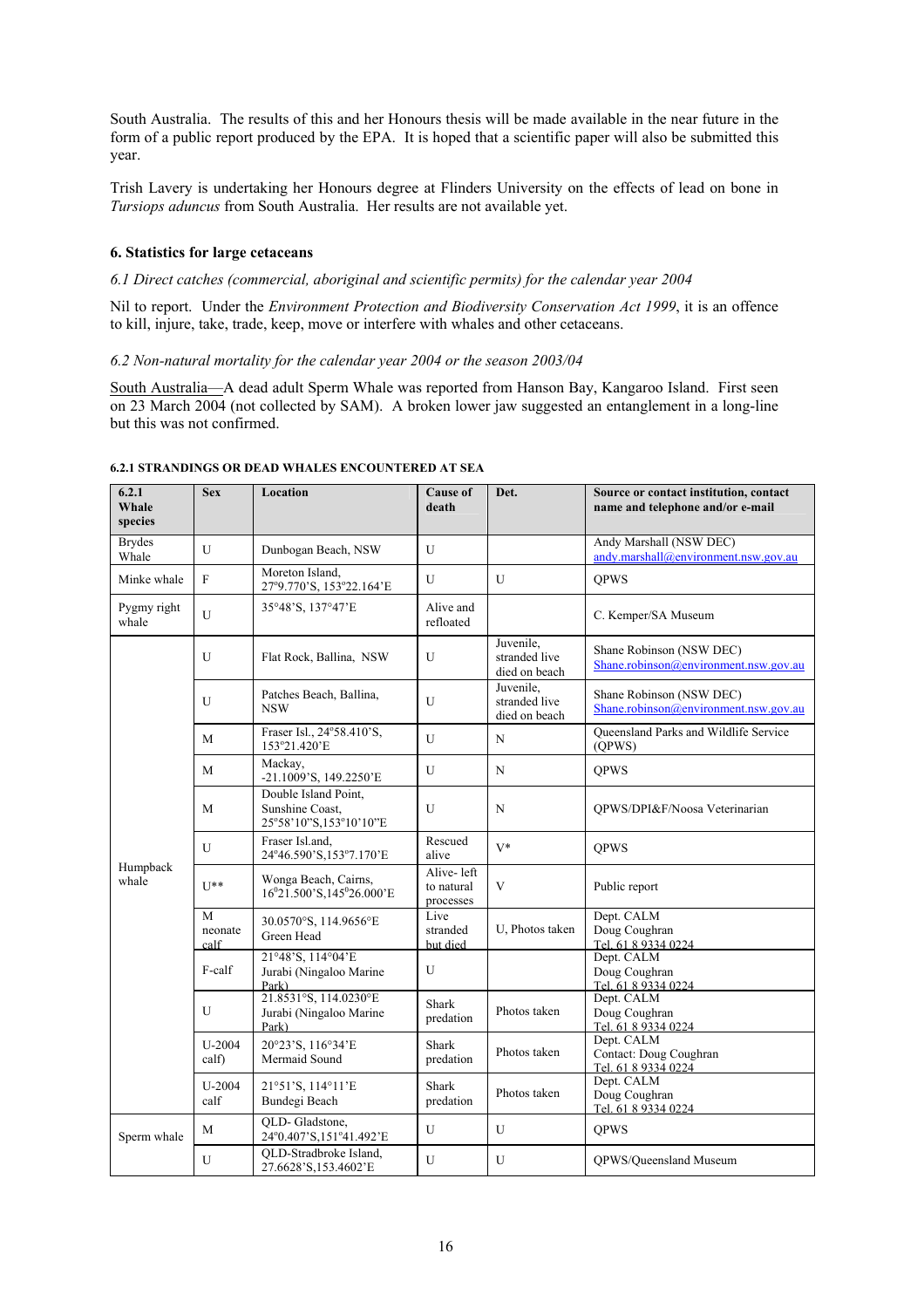| 6.2.1<br>Whale<br>species      | <b>Sex</b>   | Location                                       | <b>Cause of</b><br>death | Det.                         | Source or contact institution, contact<br>name and telephone and/or e-mail |
|--------------------------------|--------------|------------------------------------------------|--------------------------|------------------------------|----------------------------------------------------------------------------|
|                                | M            | Left Handers                                   | U                        | U, advanced<br>decomposition | Dept. CALM<br>Doug Coughran<br>Tel. 61 8 9334 0224                         |
| Sperm whale                    | M            | 32°20'S, 115°43'E<br>Warnbro Sound             | U                        | U, advanced<br>decomposition | Dept. CALM<br>Doug Coughran<br>Tel. 61 8 9334 0224                         |
|                                | $\mathbf{U}$ | 36°1'S, 136°52'E                               | U                        | Photos                       | C. Kemper/SA Museum                                                        |
| Pygmy<br>sperm whale           | $\mathbf{U}$ | 31°28'S, 131°13'E                              | U                        | Photos                       | C. Kemper/SA Museum                                                        |
| Pygmy/<br>dwarf sperm<br>whale | $\mathbf{U}$ | Plomer Beach NSW                               | U                        |                              | Andy Marshall (NSW DEC)<br>andy.marshall@environment.nsw.gov.au            |
| Strap-<br>toothed<br>whale     | M            | QLD-Yeppoon<br>23°3.688'S,150°46.244'E         | Shark<br>attack          | N and V                      | <b>OPWS</b>                                                                |
| Cuvier's<br>beaked<br>whale    | U            | The Pass, Byron Bay NSW                        | Kidney<br>Failure        | N                            | Shane Robinson (NSW DEC)<br>Shane.robinson@environment.nsw.gov.au          |
| Gray's<br>Beaked               | F            | 32°38'S, 115°38'E<br>Dawesville                | Live<br>stranded         |                              | Dept. CALM<br>Doug Coughran<br>Tel. 61 8 9334 0224                         |
| Whale ***                      | F            | Garden Island                                  | Live, died<br>on release | N                            | Dept. CALM<br>Doug Coughran<br>Tel. 61 8 9334 0224                         |
| Hector's<br>Beaked<br>Whale    | F            | 34°48'S, 118°25'E<br>Bluff Creek, Hassel Beach | U                        | U. Photos taken              | Dept. CALM<br>Doug Coughran<br>Tel. 61 8 9334 0224                         |
| Andrew's<br>beaked<br>whale    | M            | 33°33'S, 134°51'E                              | U                        | Dissection                   | C. Kemper/SA Museum                                                        |
| $Common$ ente                  |              |                                                |                          |                              |                                                                            |

Comments:

\* Beached alive, dragged back into deep water, swam away.

\*\* Calf, blood observed coming from bite to tail.

\*\*\*Same whale re-stranded

## **6.2.2 OBSERVED OR REPORTED SHIP STRIKES**

| 6.2.2                     | <b>Sex</b>   | Date         | <b>Location</b>                                                                | <b>Vessel type</b>                    | <b>Speed</b> | Fate | Source or contact         |
|---------------------------|--------------|--------------|--------------------------------------------------------------------------------|---------------------------------------|--------------|------|---------------------------|
| <b>Whale species</b>      |              |              |                                                                                |                                       |              |      |                           |
| Unidentified<br>cetacean* | U            | 12/11/<br>04 | TAS-East coast Bruny<br>Island                                                 | 6 <sub>m</sub><br>Aluminium<br>Dinghy | <10<br>knots | U    | Rosemary Gales, DPIWE     |
| Humpback whale            | U            | 05/08/<br>04 | OLD-Port Douglas,<br>$16^{0}8.467$ 'S, $145^{0}36.890$ 'E                      | PC (dive<br>boat)                     | U            | X    | Dive boat                 |
| Whale sp.                 | $\mathbf{U}$ | 02/08/<br>04 | OLD-Cleveland Bay,<br>Townsville                                               | $\mathbf{U}$                          | U            | U    | Public report—Unconfirmed |
|                           |              |              | * Animal not sighted again after strike, strike unlikely to have killed animal |                                       |              |      |                           |

#### **6.2.3 FISHERY BYCATCH**

| 6.2.3<br>Whale<br>species | <b>Sex</b>      | <b>Date</b> | Location                       | Fate         | <b>Targeted</b><br>fish species | Gear                | How<br>observed? | <b>Source or contact</b>  |
|---------------------------|-----------------|-------------|--------------------------------|--------------|---------------------------------|---------------------|------------------|---------------------------|
| Humpback<br>whale         | $\mathbf{U}$    |             | Mid North Coast,<br><b>NSW</b> | R            |                                 | 8                   | A                | Andy Marshall, NSW<br>DEC |
|                           | U               |             | Mid North Coast,<br><b>NSW</b> | U            |                                 | 8                   | A                | Andy Marshall, NSW<br>DEC |
|                           | $U-6$<br>whales | 1/08/04     | <b>Byron Bay NSW</b>           | $\mathbb{R}$ | Crab                            | 8                   | A                | NSW DEC                   |
|                           | U               | 15/09/04    | Byron Bay NSW                  | $\mathbb{R}$ |                                 | U                   | A                | NSW DEC                   |
|                           | $\mathbf{U}$    | 6/9/04      | <b>Byron Bay NSW</b>           | U            | U                               | U                   | A                | NSW DEC                   |
|                           | U               | 20/05/04    | QLD- Currumbin,<br>Gold Coast  | $\mathbb{R}$ | Shark                           | $0 -$<br><b>NSC</b> | $\mathbf{F}$     | DPI&F                     |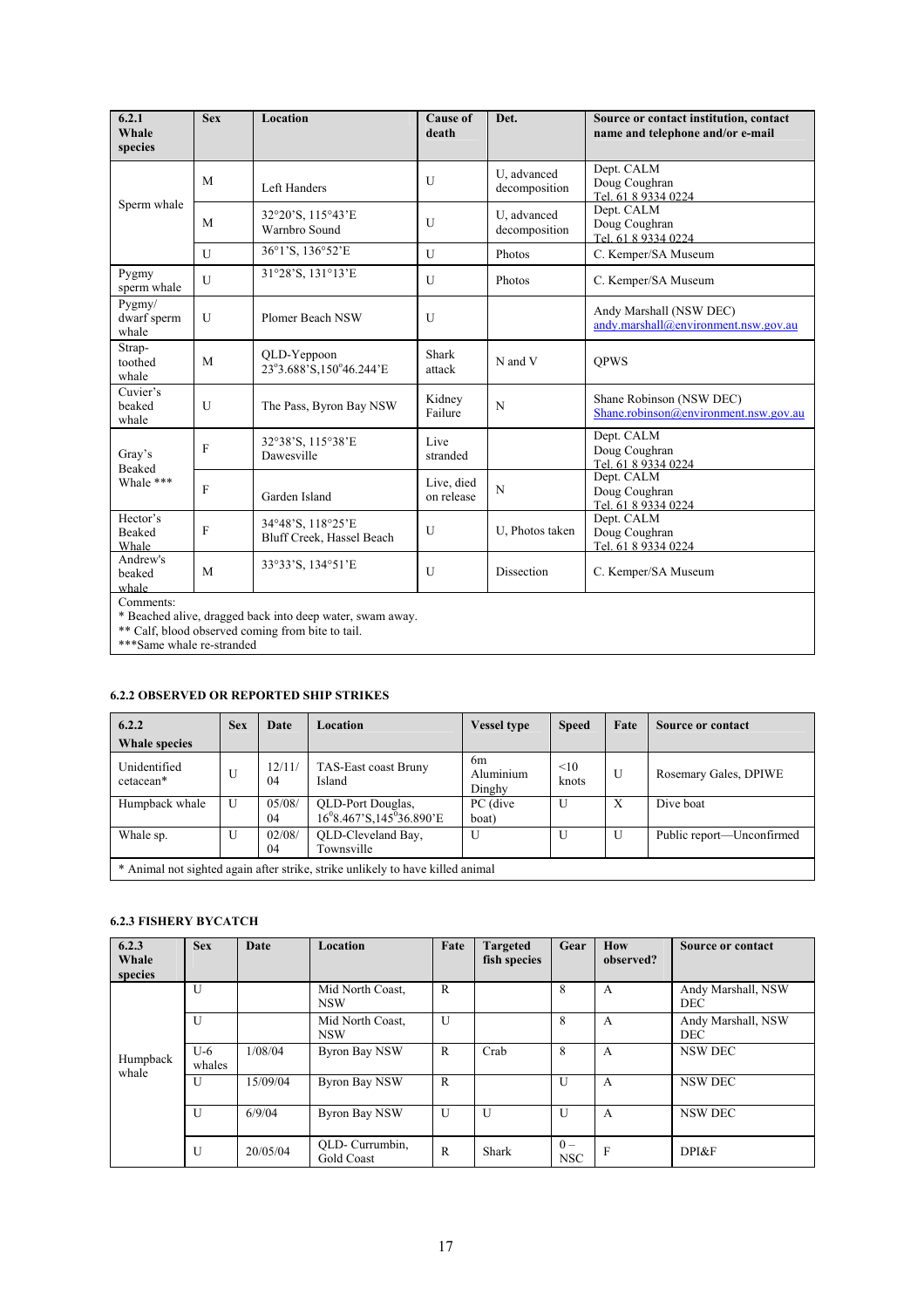| 6.2.3<br>Whale<br>species | <b>Sex</b>                   | Date     | Location                                                                          | Fate         | <b>Targeted</b><br>fish species | Gear                       | How<br>observed? | Source or contact                                  |
|---------------------------|------------------------------|----------|-----------------------------------------------------------------------------------|--------------|---------------------------------|----------------------------|------------------|----------------------------------------------------|
|                           | F                            | 19/07/04 | <b>OLD-Gold Coast</b> ,<br>28 <sup>0</sup> 2.353'S, 153 <sup>0</sup> 26.6<br>92'E | D            | <b>Shark</b>                    | $0 -$<br><b>NSC</b>        | $\mathbf F$      | DPI&F/Sea World                                    |
|                           | U                            | 05/09/04 | <b>OLD-Surfers</b><br>Paradise, Gold Coast                                        | $\mathbb{R}$ | Shark                           | $0 -$<br><b>NSC</b>        | $\mathbf F$      | DPI&F                                              |
|                           | U                            | 07/09/04 | QLD-Kirra, Gold<br>Coast                                                          | $\mathbb{R}$ | Shark                           | $0 -$<br>$_{\mathrm{NSC}}$ | $\mathbf{F}$     | DPI&F/OPWS                                         |
|                           | U                            | 25/09/04 | <b>OLD-Gold Coast</b>                                                             | $\mathbb{R}$ | Shark                           | $0 -$<br>$_{\mathrm{NSC}}$ | $\mathbf{F}$     | DPI&F                                              |
|                           | U                            | 05/10/04 | QLD-Maroochydore,<br>Sunshine Coast                                               | $\mathbb{R}$ | <b>Shark</b>                    | $0 -$<br>$_{\rm NSC}$      | $\mathbf F$      | DPI&F                                              |
|                           | $\mathbf F$                  | 13/10/04 | <b>OLD-Rainbow</b><br>Beach, Sunshine<br>Coast                                    | $\mathbb{R}$ | Shark                           | $0 -$<br><b>NSC</b>        | $\mathbf F$      | DPI&F                                              |
|                           | U                            | 17/10/04 | <b>OLD-Rainbow</b><br>Beach, Sunshine<br>Coast                                    | $\mathbf R$  | Shark                           | $0 -$<br><b>NSC</b>        | A                | Unconfirmed report                                 |
|                           | U                            | 16/08/04 | QLD- Cairns area,<br>$15^{\circ}56.676$ 'S, $145^{\circ}56$ .<br>151'E            | R            | Shark                           | $7 -$<br><b>GEN</b>        | A                | Fisher                                             |
| Humpback<br>whale         | U                            | 10/09/04 | QLD-Gold Coast,                                                                   | $\mathbb{R}$ | Spanner<br>crab                 | $8-$<br><b>FPO</b>         | $\mathbf F$      | DPI&F                                              |
|                           | U                            | 09/09/04 | QLD-Great Keppel<br>Island                                                        | U            | U                               | $0 -$<br>NK                | A                | Unconfirmed report                                 |
|                           | U                            | 26/09/04 | QLD-Mudjimba,<br>Sunshine Coast                                                   | U            | U                               | $0 -$<br>NK                | A                | Unconfirmed report                                 |
|                           | U                            | 16/06/04 | WA-27°35'S;<br>114°07'E<br>8nm NW of Kalbarri                                     | $\mathbb{R}$ | Lobster                         | <b>FPO</b>                 | Boat search      | Dept. CALM<br>Doug Coughran<br>Tel. 61 8 9334 0224 |
|                           | $\mathbf F$<br>preg-<br>nant | 20/06/04 | WA-29°28'S.<br>114°43'E, 28km SW<br>of Dongara                                    | R            | Lobster                         | <b>FPO</b>                 | Aerial<br>search | Dept. CALM<br>Doug Coughran<br>Tel. 61 8 9334 0224 |
|                           | U                            | 23/06/04 | WA-30°56'S;<br>115°17'E North of<br>Lancelin                                      | R            | Shark<br>setline/drop<br>line   | <b>LLS</b>                 | Boat search      | Dept. CALM<br>Doug Coughran<br>Tel. 61 8 9334 0224 |
|                           | U                            | 26/06/04 | WA-West end of<br>Rottnest Island                                                 | $\mathsf{R}$ | Lobster                         | <b>FPO</b>                 | Aerial<br>search | Dept. CALM<br>Doug Coughran<br>Tel. 61 8 9334 0224 |
|                           | U                            | 13/07/04 | WA-31°52'S:<br>115°43'E<br>Scarborough Beach                                      | $\mathbb{R}$ | Lobster                         | <b>FPO</b>                 |                  | Dept. CALM<br>Doug Coughran<br>Tel. 61 8 9334 0224 |
|                           | U                            | 25/09/04 | WA-15°29'S:<br>124°30'E, Darcy<br>Island, Kuri Bay                                | R            | Oysters<br>(Pearling)           | <b>MIS</b>                 | Pearling<br>Crew | Dept. CALM<br>Doug Coughran<br>Tel. 61 8 9334 0224 |

*6.3 Earlier years' statistics* 

Nil to report.

# **7. Statistics for small cetaceans**

*7.1 For the calendar year 2004* 

| 7.1                       |                                 | <b>Directed</b><br>catch |               | <b>Incidental mortality</b> |               |                                                   | Live-<br>capture |
|---------------------------|---------------------------------|--------------------------|---------------|-----------------------------|---------------|---------------------------------------------------|------------------|
| <b>Species</b>            | Area/stock                      | $Re-$<br>porte           | Est.<br>total | <b>Reported</b>             | Est.<br>total | <b>Source</b>                                     | <b>Reported</b>  |
|                           | E. Australia<br>Mid North Coast |                          |               |                             |               | shark proof netted swim<br>enclosure – freed self |                  |
| <b>Bottlenose Dolphin</b> | Northern NSW                    |                          |               |                             |               | Commercial Trawl                                  | $1*$             |
|                           | $40^{\circ}$ S; $149^{\circ}$ E |                          |               | $3**$                       | 3             | <b>Trawl OTW</b>                                  |                  |
|                           | SE QLD, Fraser<br>Island,       |                          |               |                             |               | Boat strike                                       |                  |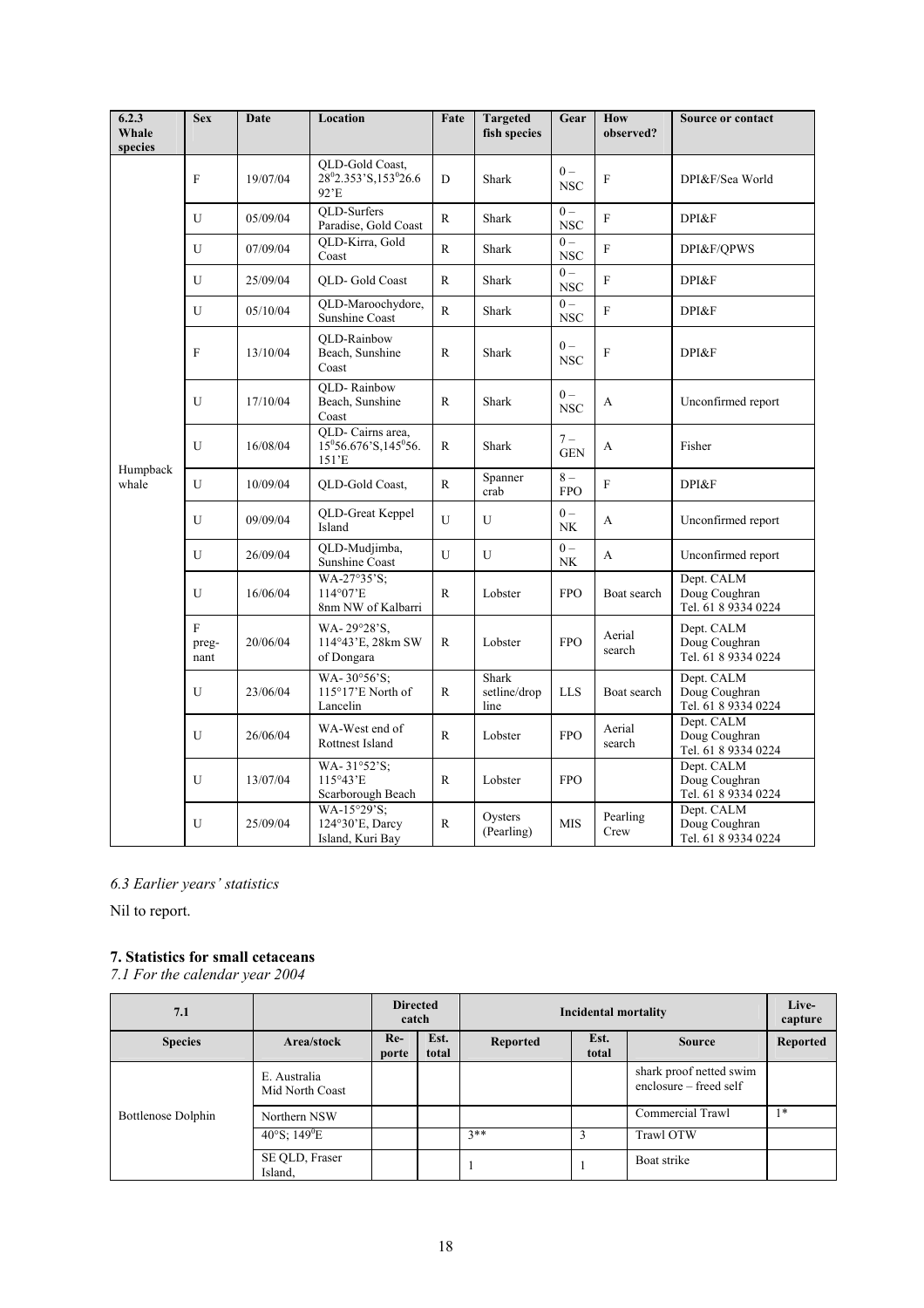| 7.1                                |                                        | <b>Directed</b><br>catch |               |                 | <b>Incidental mortality</b> |                                                     | Live-<br>capture |
|------------------------------------|----------------------------------------|--------------------------|---------------|-----------------|-----------------------------|-----------------------------------------------------|------------------|
| <b>Species</b>                     | Area/stock                             | $Re-$<br>porte           | Est.<br>total | <b>Reported</b> | Est.<br>total               | <b>Source</b>                                       | <b>Reported</b>  |
|                                    | <b>NSW</b>                             |                          |               | $\mathbf{1}$    | $\mathbf{1}$                | Shark control net                                   |                  |
|                                    | <b>TAS</b>                             |                          |               | $\mathbf{1}$    | $\mathbf{1}$                | fish farm net                                       |                  |
| Common Dolphin                     | <b>TAS</b>                             |                          |               | 1               | 1                           | washed up with tail<br>flukes cut off               |                  |
|                                    | QLD-Kirra, Gold<br>Coast               |                          |               | $\overline{c}$  | $\overline{c}$              | Shark Safety Program                                |                  |
|                                    | QLD-Bilinga, Gold<br>Coast             |                          |               | 1               | $\mathbf{1}$                | Shark Safety Program                                |                  |
|                                    | QLD-Tallebudgera,<br><b>Gold Coast</b> |                          |               | $\overline{c}$  | 2                           | Shark Safety Program                                |                  |
|                                    | QLD-Main Beach,<br>Gold Coast          |                          |               | 1               | $\mathbf{1}$                | Shark Safety Program                                |                  |
|                                    | QLD-Currumbin,<br><b>Gold Coast</b>    |                          |               | 1               | -1                          | Shark Safety Program                                |                  |
| Long-beaked common                 | OLD-Surfers<br>Paradise, Gold          |                          |               | 1               | $\mathbf{1}$                | Shark Safety Program                                |                  |
| dolphin                            | OLD-Main Beach,<br><b>Gold Coast</b>   |                          |               | 1               | -1                          | Shark Safety Program                                |                  |
| Dolphin                            | OLD-Mermaid<br>Beach, Gold Coast       |                          |               | 1               | $\mathbf{1}$                | Shark Safety Program                                |                  |
|                                    | OLD-Wurtulla.<br><b>Sunshine Coast</b> |                          |               | 1               | 1                           | Shark Safety Program                                |                  |
| Indo-Pacific humpback<br>dolphin   | OLD-Rainbow<br>Beach, Sunshine         |                          |               | 1               | $\mathbf{1}$                | Shark Safety Program                                |                  |
| Indo-Pacific Bottlenose<br>Dolphin | S.A.                                   | 1<br>(shot)              | $\mathbf{U}$  | $\overline{c}$  | $\mathbf{U}$                | possible entanglement,<br>possible propeller strike | none             |
| Short-beaked Common<br>Dolphin     | S.A.                                   |                          |               | $\overline{2}$  | U                           | possible entanglement,<br>entanglement              | none             |
| Unidentified delphinidae           | <b>TAS</b>                             |                          |               | 17              | 17                          | mid water trawler Ellidi<br>T <sub>253</sub>        |                  |

\*1 Live capture and successful release, no mortalities.

\*\*Biological samples were taken by the Museum of Tasmania.

Note for QLD—A further 21 small cetaceans (3 Indo-Pacific humpback dolphins, 2 Irrawaddy dolphins, 8 bottlenose dolphins, 1 Fraser's dolphin, 2 melon-headed whales, 5 dolphin sp.) were recorded as having stranded during 2004 but the cause of death could not be determined for these.

#### *7.2 Earlier years' statistics*  Additional 2003 record:

|                |                                        | Directed catch  |            |                 | <b>Incidental mortality</b> | Live-capture               |                                               |
|----------------|----------------------------------------|-----------------|------------|-----------------|-----------------------------|----------------------------|-----------------------------------------------|
| <b>Species</b> | Area/stock                             | <b>Reported</b> | Est. total | <b>Reported</b> | Est. total                  | <b>Source</b>              | <b>Reported</b>                               |
| Common dolphin | OLD-Surfers<br>Paradise, Gold<br>Coast |                 |            |                 |                             | Shark<br>Safety<br>Program | released alive<br>from SSP net on<br>22/10/03 |

### **8. Strandings contact information**

### **TAS**

Contact Rosemary Gales or Aleks Terauds (Nature Conservation Branch, DPIWE, PO Box 44, Hobart, Tasmania, 7000) for strandings data from 33 events involving 197 animals in 2004. The dataset contains information on the date, location, responsible person and the action taken, for each event. The following species stranded of Tasmania in 2003: Sperm whale (3, n=25), Long-finned pilot whale (2, n=120), Pygmy sperm whale  $(n=1)$ , Strap-toothed beaked whale  $(2, n=2)$ , Pygmy right whale  $(2, n=2)$ , Common dolphin (12, n=15), Bottlenose dolphin  $(2, n=22)$ , Southern right whale dolphin  $(2, n=2)$ , Unidentified dolphin  $(3, n=21)$ n=5), Unidentified cetacean (3, n=3).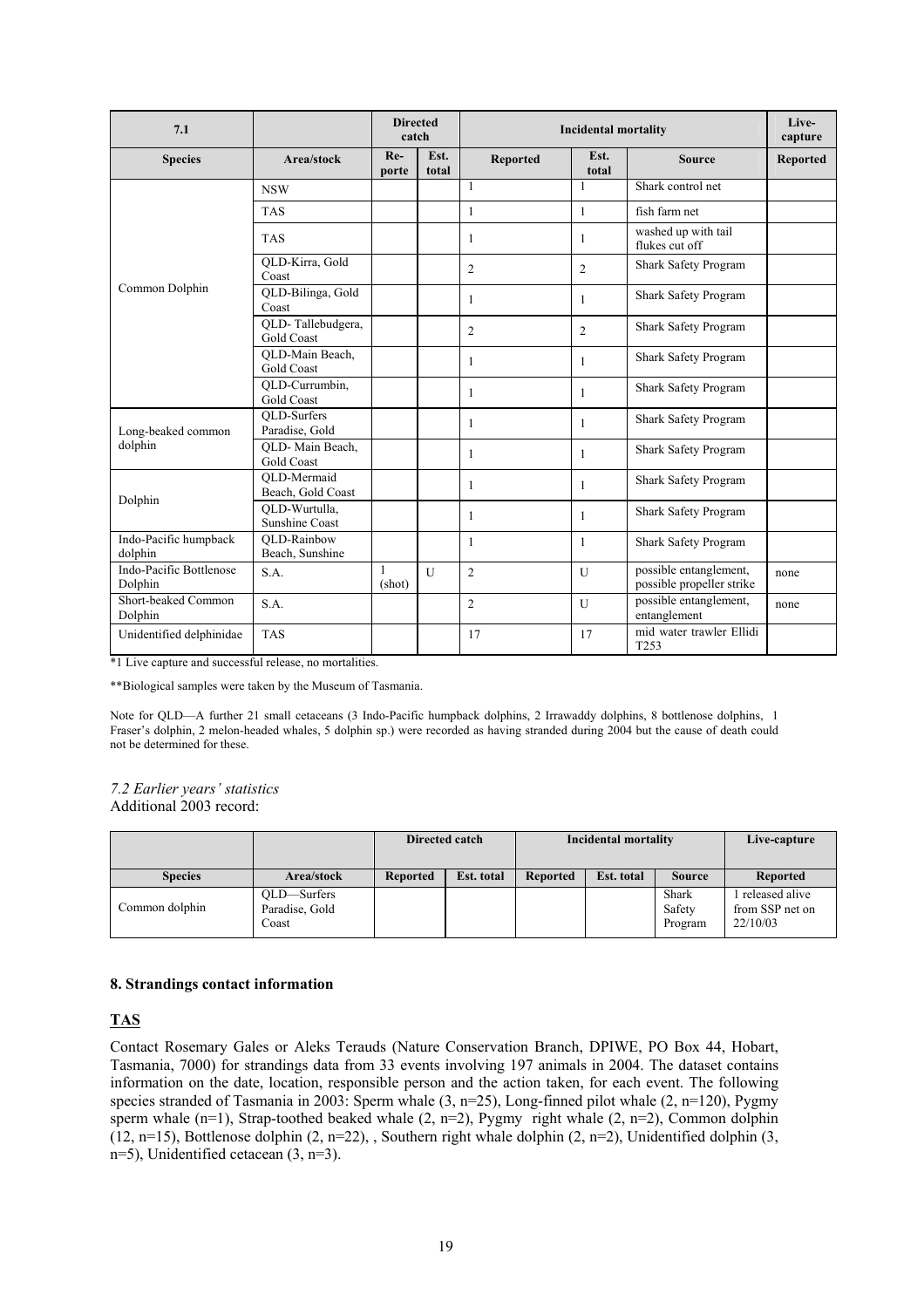# **QLD**

Queensland Environmental Protection Agency, PO Box 15155, City East, QLD, 4002

Contact Officer: Dr Col Limpus - Queensland Marine Wildlife Stranding and Mortality Database.

The Queensland Environmental Protection Agency oversees the collection of stranded cetaceans in the state and maintains the Queensland Marine Wildlife Stranding and Mortality Database. The database summarises all records of sick, injured or dead marine wildlife reported to the Agency. An annual report is compiled for cetaceans and pinnipeds. Most reports of individual strandings are supplied by Agency and Great Barrier Reef Marine Park Authority staff, including those via the state-wide stranding hotline number 1300 360 898. Other reports are received directly via members of the public, and organisations such as Sea World and Underwater World. In addition to the general reporting, the database contains mortality records from the Queensland Department of Primary Industries and Fisheries Shark Safety Program.

Museum of Tropical Queensland, 70-102 Flinders Street, Townsville, QLD, 4810

Contact Officer: Dr P.W. Arnold.

The Queensland Environmental Protection Agency oversees the collection of stranded cetaceans in the state. Heads from cetaceans stranded in the central and northern Great Barrier Reef region have been deposited in the Museum of Tropical Queensland (70-102 Flinders Street, Townsville, QLD, 4810) for extraction and preparation of skulls. No material was deposited during 2004*.* Dr Peter Arnold can be contacted for details of specimens previously deposited.

Queensland Museum, PO Box 3300, South Brisbane, QLD, 4101

The Museum collects skeletal material from cetaceans found in Queensland for preparation.

# **VIC**

The Dolphin Research Institute maintains records on strandings of small cetaceans reported in the area encompassing Port Phillip and nearby ocean beaches, and the Gippsland Lakes. All measurements are collected according to the standardised methods for measuring and recording data on small cetaceans. For further details, contact person is A. Goldsworthy, Dolphin Research Institute.

Peter Gill from Whale Ecology Group, Deakin University recorded a female sperm whale stranded near Portland in January 2004.

# **WA**

Contact Doug Coughran of West Australia Conservation and Land Management (Locked Bag 104, Bentley DC WA 6983, Tel. 9334 0224) for information regarding the WA strandings dataset.

# **SA**

South Australian Museum: contact Catherine Kemper (North Terrace, Adelaide, SA 5000) for information from the SA Museum cetacean stranding database.

# **NSW**

Department of Environment and Conservation: contact Andy Marshall or Kelly Waples (Department of Environment and Conservation—Parks and Wildlife Division, 43 Bridge Street, Hurstville, NSW 2220) for information from the NPWS strandings database.

### **9. Other studies and analyses**

### Humpback whale migration, distribution, abundance and behaviour studies (Cape Byron Whale Research Project)

The Cape Byron Whale Research Project studies the migration patterns, distribution, abundance and behaviour of humpback whales. The Project is a joint venture undertaken and coordinated by the Whale Research Centre at Southern Cross University in collaboration with other organisations including NPWS. Activities coordinated by the Southern Cross University Whale Research Centre during the whale research project include: land based surveys; theodolite tracking of humpback whales; photo identification; sloughed skin collection; acoustic surveys; and behavioural observations. Input for this research should be accessed separately through SCU.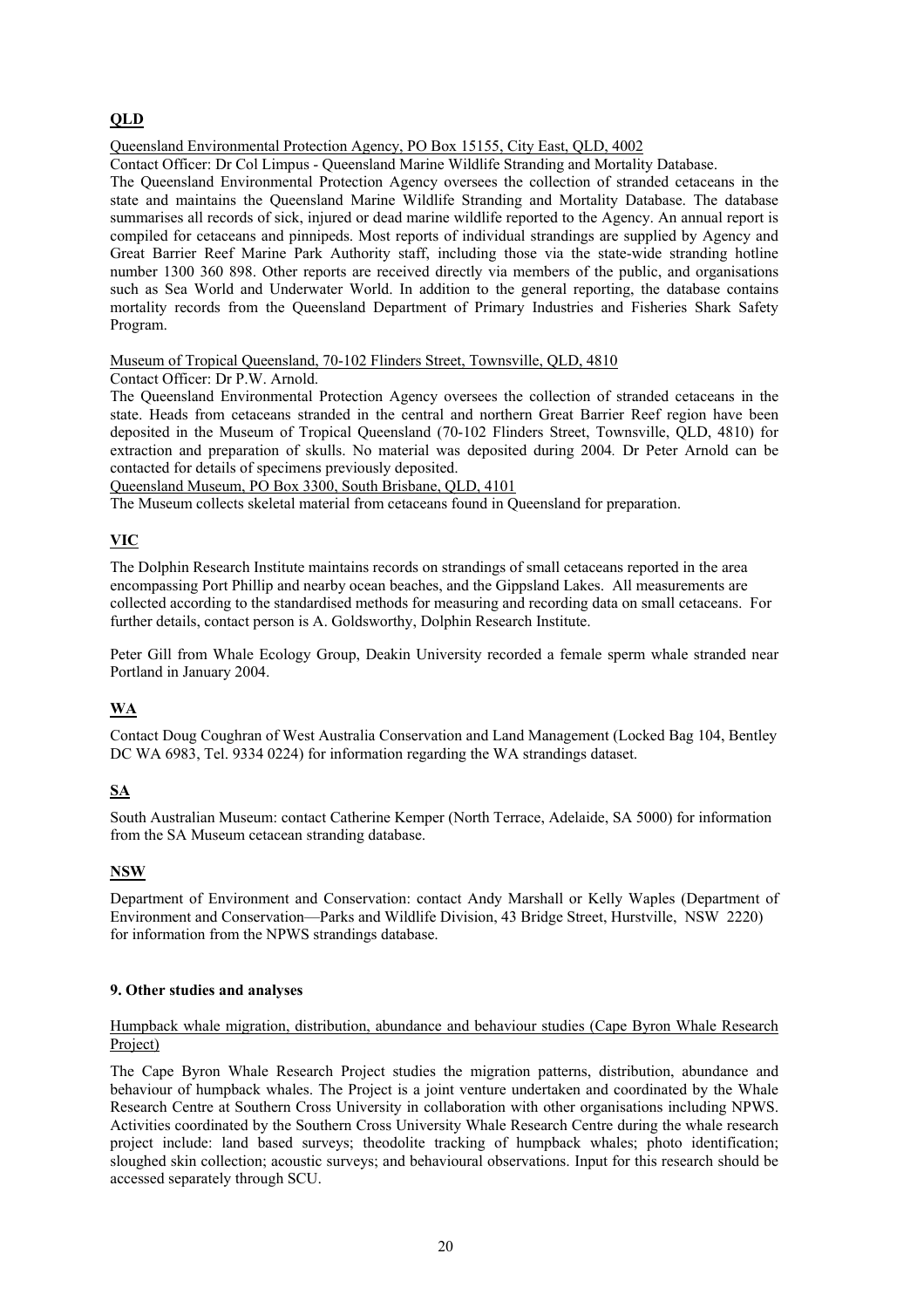### Blue whale ecology (Whale Ecology Group)

The Whale Ecology Group's analysis of blue whale ecology and preferred feeding habitat in the Bonney Upwelling continued during 2004, as part of Peter Gill's (Gill, 2004) and Margie Morrice's PhD studies. Indicated habitat descriptors include season, depth, shelf slope, distance from krill surface swarms, distance from surface fronts, and surface chl-*a* levels. During aerial surveys in April and December 2004, no blue whales were sighted in shelf-break waters west of Kangaroo Island, where many blue whales were found feeding during December 2003 (Morrice *et al.,* 2004).

Analysis of potential effects of seismic surveys on blue whales has continued, in collaboration with Santos Ltd. Whales were observed feeding on dense krill surface swarms to within 5km of operating seismic, suggesting that when sufficient food resources exist in relatively close proximity to seismic, blue whales may approach closer than expected in order to maximise their nutritional intake. However, acoustic exposure levels are not yet known, nor are long-term effects of such exposure (Morrice *et al.,* 2004).

### Cetacean strandings (AWRU)

The Antarctic Wildlife Research Unit's time series analyses of the south-east Australian cetacean stranding record was conducted and related to oceanographic and climatology data. The results were presented at the Australian Marine Sciences Association conference in July 2004 and are currently in press (Biology Letters).

### Humpback whale acoustic studies (Dr Michael Noad –UQ)

Controlled Exposure Experiments (CEEs): A small number of CEEs were carried out on humpback whales off the Sunshine Coast, Queensland, during the southward migration. Source levels were low, in the order of 155 dB re 1µPa at 1m. Most experiments used some social sounds recorded from the whales in the previous year. Preliminary observations suggested that some pods were attracted to the sounds while others avoided them. The other sound type used was an artificial rising tone and preliminary observations suggested that there was little if any reaction to this sound. These results are preliminary however, and further analyses are required before real conclusions can be drawn.

### Interactions between commercial fishers and dolphins (Dr David Neil—UQ)

Matrisse Watego (Honours student) and Dr David Neil (Supervisor) undertook an investigation of the interactions between commercial fishers and dolphins (*Tursiops* and *Sousa* sp.) in southeast Queensland waters. The research used mail questionnaires with follow-up telephone interviews. The purpose of the research was to catalogue commercial fishers' observations of dolphin behaviours, the nature of encounters between fishers and dolphins, and the attitude of fishers to those interactions. The findings extended the spatial extent of reported dolphin utilisation of trawler bycatch in the region into oceanic waters adjacent to Moreton Bay, and the spatial extent of particular behaviours associated with the trawler-dolphin interaction (e.g. dolphins untying cod-ends of trawl nets to access fish).

### Indo-Pacific humpback dolphin surveys (Brenda Healey—EPA)

The main studies for this species (Indo-Pacific humpback dolphins) have been carried out by The University of Queensland (Dr Peter Hale), e.g. Hale, Long and Tapsall (1998). Population studies and photo identification catalogues estimate approximately 100 individuals in northern Moreton Bay.

### Strandings workshop

DEH and IFAW ran a workshop titled 'Marine Mammal Strandings: Developing a National Approach' held in Sydney on 18-19 May 2004. Subsequently there has been progress in setting up an Establishment Committee to take forward the recommendations of the workshop. The proceedings for the workshop were also reported (see report by Ecolarge Consultants in 11.1).

### Dwarf minke whale tourism monitoring (GBRMPA)

A second Dwarf Minke Whale Tourism Monitoring Program Research Contract began in the 2004 whale season (June-August). The project outcomes are: to analyse and evaluate whale sighting sheets supplied by permitted operators conducting swim-with-dwarf-minke-whale activities within the northern Great Barrier Reef Marine Park and provide such results to the tourism industry and the Authority to allow any changes that may be necessary in the monitoring program and/or management of the whale-swimmer interactions.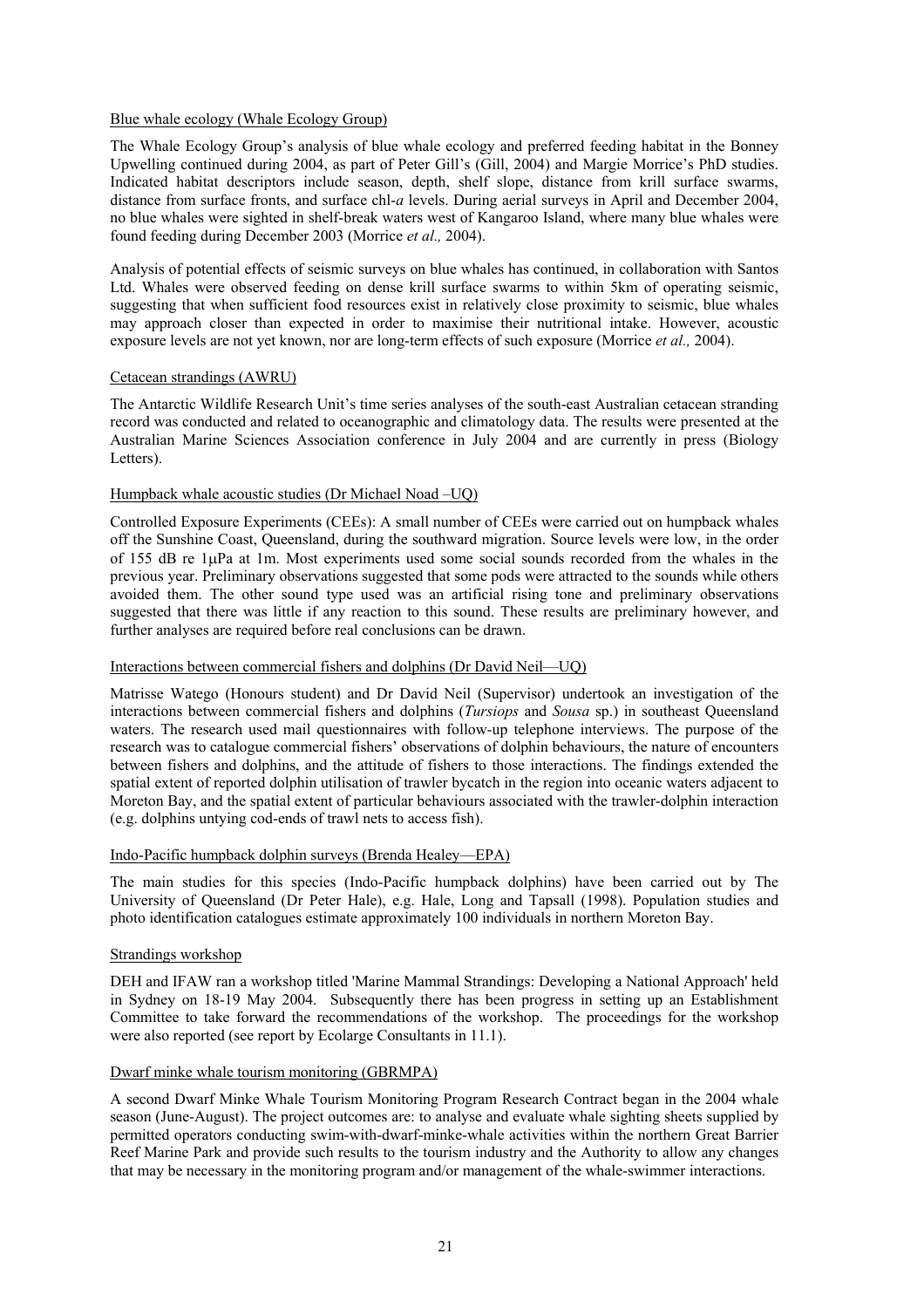### Bottlenose dolphin studies—West Australia

The following studies are taking place on bottlenose dolphins in WA:

- Dr J. Mann: Behaviour and communication in bottlenose dolphins in Shark Bay
- Dr M. Kruetzen: Genetic study of bottlenose dolphins along WA coastline (PhD thesis)
- Dr. B. Sherwin: Genetic study of bottlenose dolphins.
- Dr A. Samuels: Behavioural ecology of juvenile bottlenose dolphins in Shark Bay
- H. Finn: Behaviour of bottlenose dolphins (PhD thesis). PhD almost completed.
- L. Bejder: Impact of boating and human activities on bottlenose dolphin in Shark Bay Marine Park (PhD thesis).
- Q. Gibson: Calf social development
- A. Coakes: Surveys of dolphins in Shark Bay and preparation of education materials.
- B. Sargeant: Conducted surveys to examine the relationship between habitat use and foraging type. Contributed to developing signage where beaching dolphins may be observed at Peron Point, Shark Bay.

### Satellite tagging of humpback and pygmy blue whales—WA:

M. Jenner is conducting a study to attach satellite tags to humpback and pygmy blue whales

### Western Australian Whale Watching Industry (CALM)

Licensed commercial whale watching in Western Australia (for southern right and humpback whales) for the 2004 season involved 113 licensed vessels. Data collected from whale watching operators regarding the number of passengers and whales seen during the 2003 and 2004 seasons are still being analysed. In 2002 a total of 595 reported whale watching trips were made with a total of 16,187 passengers participating in whale watching activities from licensed vessels. Ninety-five commercial dolphin watching licences were also issued during 2004.

### *Tursiops* taxonomy (SAM—Kemper and Hale)

Hale and Kemper are preparing two manuscripts on *Tursiops* spp. population genetics. The results show that populations of *T. aduncus* are quite distinct between broad regions within Australia and when compared with other continents.

Kemper is studying the colour patterns of *T. aduncus* and *T. truncatus* in South Australia. Preliminary results show that it may be possible to distinguish these species on external characters.

#### *Caperea* skeleton (SAM—Kemper and Rommel)

Little progress has been made in describing the skeleton of this unique species.

### Cause/circumstance of death of SA cetaceans (SAM—Kemper et al.)

A paper has been published summarising South Australian data (see below).

The Dolphin Trauma Unit continues to study dead dolphins from the eastern side of Gulf St Vincent. This is particularly relevant in light of the Port River Dolphin Sanctuary. Results are being summarised in an internal report and in part will be published in The Natural History of Gulf St Vincent due out in 2006.

### Assessing interactions between dolphins, and fishing and aquaculture in Spencer Gulf, SA (Macquarie University and SAM—Harcourt and Kemper)

This project began in mid 2003. Two PhD students, Kerstin Bilgmann and Sue Gibbs, are enrolled at Macquarie University and are conducting field and laboratory studies on population genetics, diet (including isotope changes through time), behaviour and distribution of *Tursiops* spp. and *Delphinus delphis* in Spencer Gulf. These data will be used to describe the biology of dolphins in the region as well as past and future impacts from human development, primarily aquaculture and fishing.

Funding was received by Kemper, Harcourt, Gibbs and Ward to estimate population size of dolphins in Spencer Gulf. A trial flight in Gulf St Vincent has been completed and the main survey due to be flown during 16 and 26 April.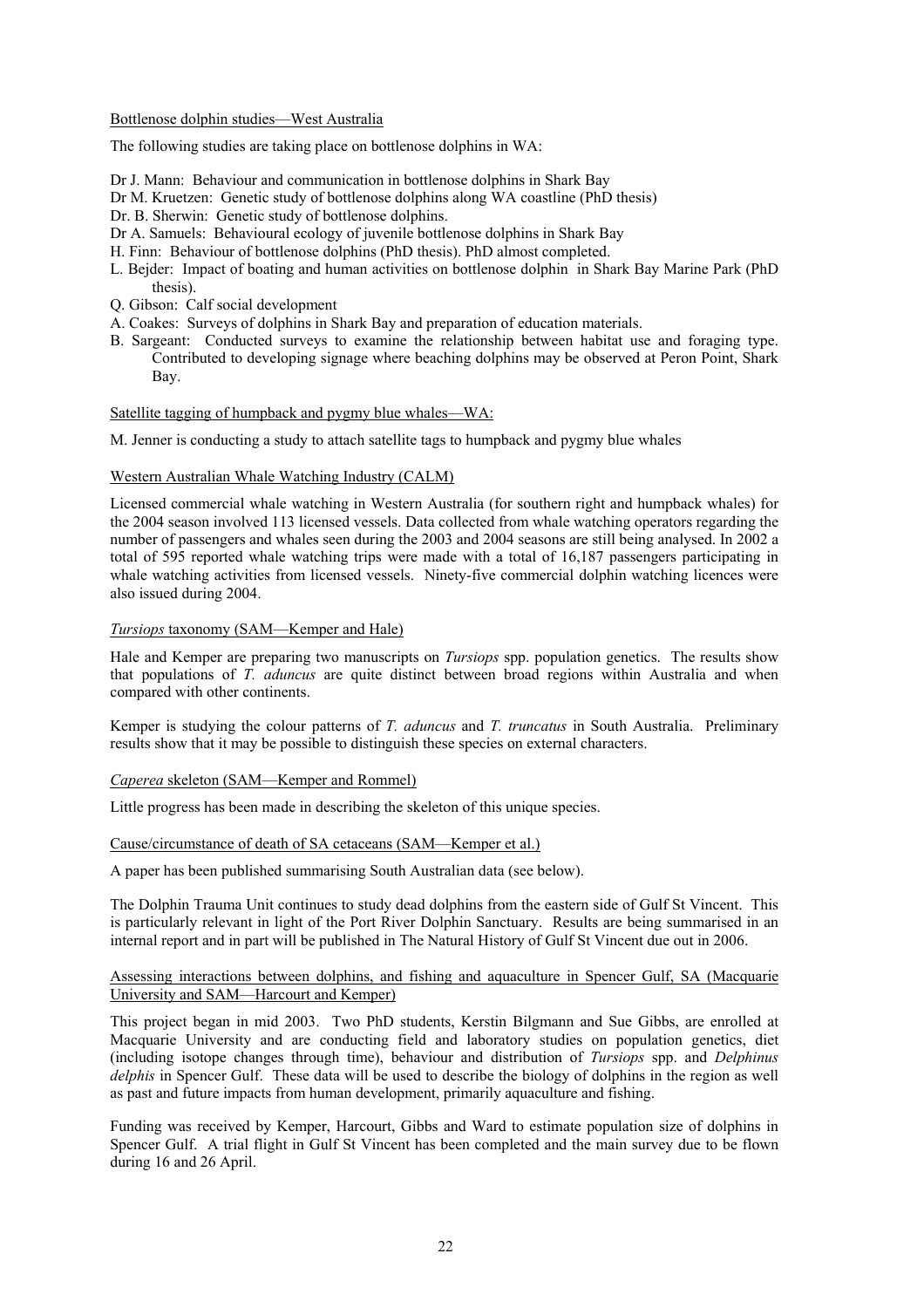#### Southern right whale mortalities and entanglements in SA (SAM—Kemper et al.)

No progress was made on this research but it is hoped that a paper will be presented at the Australian Mammal Society meeting in Albany, WA in July.

### Killer whales and human interactions in SA (Gibbs, Kemper and Byard)

A publication is now available on this topic. In addition, a killer whale collected from near Elliston in December 2004 showed evidence of human interactions but the cause of death could not be determined due to decomposition of the carcass.

#### Biology of *Tursiops aduncus* in the Adelaide region (SAM—Bossley and Kemper)

This long-term study is focussing on the behaviour, reproduction and movements of resident dolphins in the Port River of Adelaide. Bossley is at present summarising data and hopes to publish in the next year or two.

Kemper is summarising data on mortalities along the eastern shores of Gulf St Vincent and has made preliminary results available to DEH SA in relation to the Port River Dolphin Sanctuary. The summaries will include cause of death, trends in numbers of events over a 20-year period and life history parameters.

#### Southern right whales at Head of Bight (Needham, Pirzl)

Dr DJ Needham conducted aerial surveys at Head of Bight.

Surveys to examine southern right whale habitat use in coastal calving grounds off Australia were conducted July-October at Head of Bight (South Australia), Doubtful Island Bay (Western Australia) and Warrnambool, (Victoria). Aspects of right whale movements, distribution and behaviour were recorded and a range of environmental conditions sampled. Data were collected on 36 days at Head of Bight, 18 days at Doubtful Island Bay and 30 days at Warrnambool. Peak numbers of whales recorded were 94 including 37 calves, 37 including 12 calves, and 7 including 4 calves respectively. (R Pirzl, Deakin University)

#### **10. Literature cited**

- Anderson, M.J., Hinten, G., Paton, D. and Baverstock, P.R. (2001) A model for the integration of microsatellite genotyping with photographic identification of humpback whales. *Memoirs of the Queensland Museum*, **47(2):** 451-457.
- Elphinstone, M.S., Hinten, G.N., Anderson, M.J. and Nock, C.J. (2003) An inexpensive and highthroughput procedure to extract and purify total genomic DNA for population studies. *Molecular Ecology Notes*, Technical Note **3:** 317.
- Evans, K. (2004). The distribution and habitat requirements of odontocetes within the Bonney Upwelling area, south-west Victoria, Australia: a pilot project. Final report H0013884SL to Santos Pty Ltd. 37pp.

(Copies of the Antarctic Wildlife Research Unit report detailed above (Evans 2004) can be obtained from Santos Pty Ltd, Santos House, 91 King William St, Adelaide, South Australia 5000 or from the Research Development Office, University of Tasmania, Private Bag 1, Hobart, Tasmania, 7001.)

- Forestell, P.H., Chaloupka, M. and G.D. Kaufman (2003) Migratory characteristics of humpback whales (*Megaptera novaeangliae*) in Hervey Bay and the Whitsunday Islands, Queensland, Australia: 1993-1999. Final Report to the Environment Protection Agency, Queensland Parks and Wildlife Service, Brisbane, Australia.
- Garrigue, C., Forestell, P.H., Greaves, J., Gill, P., Naessig, P., Patenaude, N. and Baker, C.S. (2000) Migratory movements of humpback whales (*Megaptera novaeangliae*) between New Caledonia, East Australia and New Zealand*. Journal of Cetacean Research and Management*, **2:** 111-115.
- Hale, P., Long, S. and Tapsall, A. (1998) Distribution and conservation of delphinids in Moreton Bay. In Tibbets, I. R., Hall, N. J. and Dennison, W.C. (eds) *Moreton Bay and catchment*. School of Marine Science, The University of Queensland, Brisbane. pp. 477-486.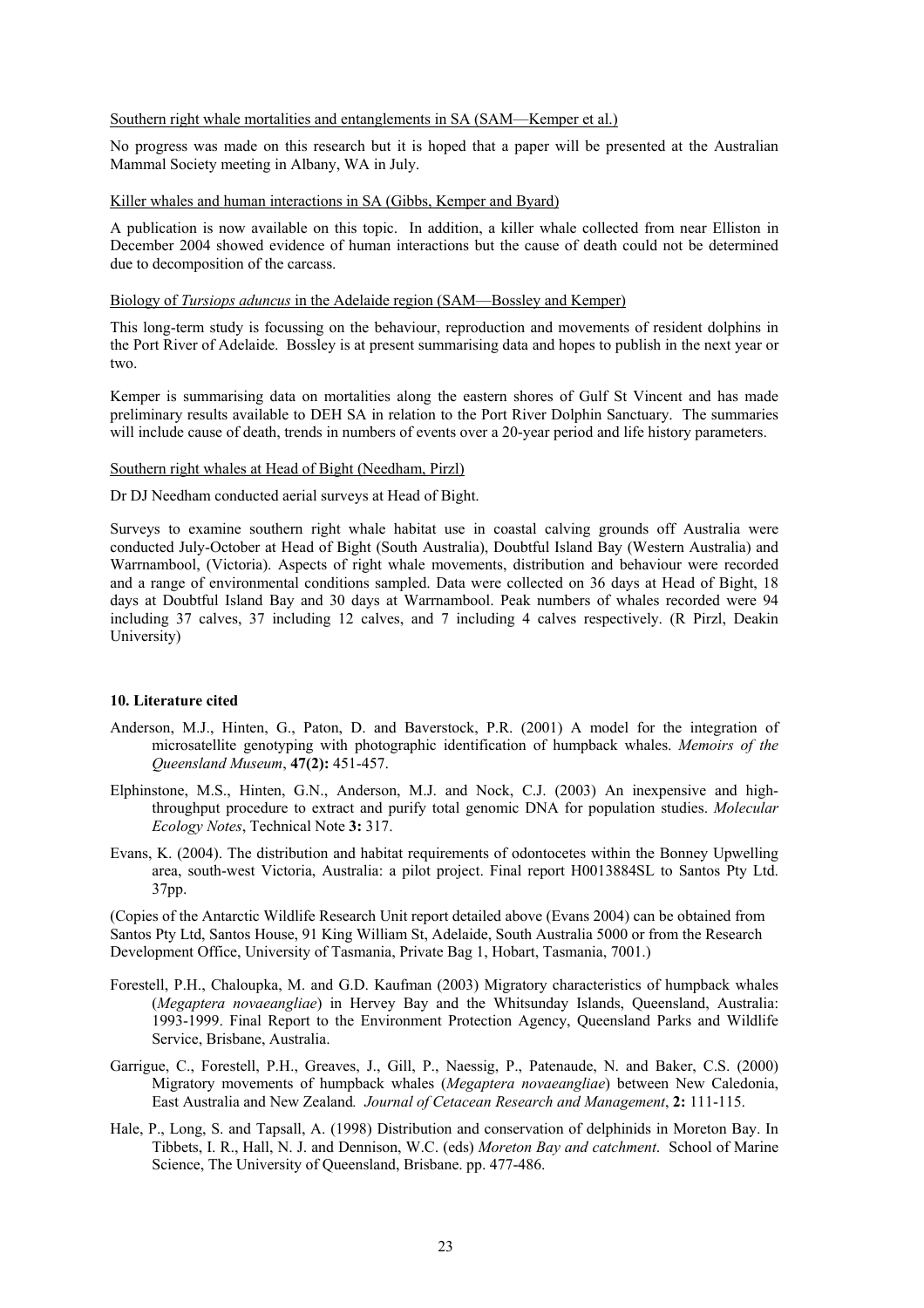- Jarman, SN, Deagle, BE, Gales, NJ (2004) Group-specific polymerase chain reaction for DNA-based analysis of species diversity and identity in dietary samples. *Molecular Ecology* 13, 1313-1322
- Kaufman, G.D., Lagerquist, B.A., Forestell, P.H. and Osmond, M. G. (1993) *Humpback whales of Australia: A catalogue of individual whales identified by fluke photographs*. Queensland Department of Environment and Heritage, Brisbane, Australia.
- Kaufman, G.D., Smultea, M.A. and Forestell, P.H. (1986) Use of lateral body pigmentation patterns for photographic identification of east Australian (Area V) humpback whales. *Cetus*, **7:** 5-13.
- Queensland Department of Environment and Heritage (1998) Environmental Technical Report No 23: Hervey Bay Report - Chlorophyll-a sampling by The Oceania Project, Andrew Moss and Julie Kocovski, ISSN 1037-4671 RE271, July 1998.
- Thiele, D., Chester, E.T. and Asmus, K. Antarctic sea ice: measuring complexity as it relates to habitat for minke whales. Unpublished paper submitted to the International Whaling Commission Scientific Committee July 2004, Sorrento, SC/56/E23.

#### **11. Publications**

#### *11.1 Published or 'In Press' papers only*

- Bannister J L, 2005. Southern right whale aerial survey and photoidentification, southern Australia, 2004. Final report to Department of the Environment and Heritage, Canberra, 18 pp [*available from* Department of the Environment and Heritage, Wildlife Impact and Protection Section GPO Box 787, Canberra ACT 2601.
- Beasley, I., Roberston, K.M. and Arnold, P. (in press) Description of a new dolphin, the Australian snubfin dolphin *Orcaella xxxxxxxxx* sp. N. (Cetacea, Delphinidae). [species name suppressed pending formal publication]
- Byard, R. W.<sup>1</sup>, Kemper, C. M.<sup>2</sup>, Bossley, M.<sup>3</sup>, Kelly, D<sup>4</sup>, Hill, M.<sup>5</sup>. (in press) Veterinary forensic pathology: the assessment of injuries to dolphins at post-mortem. *Forensic Pathology Reviews*
- Cato, D.H., McCauley, R.D. and Noad, M.J. (2004) Potential effects of noise from human activities on marine animals. Proceedings of Acoustics 2004, Australian Acoustical Society Conference, Gold Coast, 3-5 November 2004. pp. 369-374.
- Cato, D.H., Noad, M.J. and McCauley, R.D. (in press) Passive acoustics as a key to the study of marine animals. In Medwin, H. (ed*.*) *Sounds in the sea: from ocean acoustics to acoustic oceanography*. Cambridge University Press, Cambridge.
- Chilvers, B.L., Lawler, I.R., Macknight, F., Marsh, H., Noad, M., and Paterson, R. (2004) Moreton Bay, Queensland, Australia: an example of the co-existence of significant marine mammal populations and large-scale coastal development. *Biological Conservation*, 122: 559-571.
- Connor RC and Mann J. (In Press) Rational dolphins: A walk on the wild side. In S Hurley and M Nudd (Eds.) Rational Animals. Oxford University Press.
- Corkeron, P.J. and Martin, A.R. (2004) Ranging and diving behaviour of two "offshore" bottlenose dolphins, *Tursiops* sp., off eastern Australia. *Journal of the Marine Biological Association of the UK*, 84: 465-468.
- Ecolarge Consultants, May 2004, The Growth of Whale Watching Tourism in Australia. Report for the International Fund for Animal Welfare (IFAW)
- Evans, K., Hindell, M. A. (2004). The diet of sperm whales (*Physeter macrocephalus*), in southern Australian waters. ICES Journal of Marine Science 61: 1313-1329.
- Evans, K., Hindell, M. A. (2004). The age structure and growth of female sperm whales (*Physeter macrocephalus*) in southern Australian waters. Journal of Zoology (London) 263: 237-250.
- Evans, K., Thresher, R., Warneke, R. M., Bradshaw, C. J. A., Pook, M., Thiele, D. Hindell, M. A. (in press). Periodic variability in cetacean strandings – links to large scale climate events. Biology **Letters**
- Gibbs, S. E., Kemper, C. M. and Long, M. (2004) Deaths of killer whales (*Orcinus orca*) in South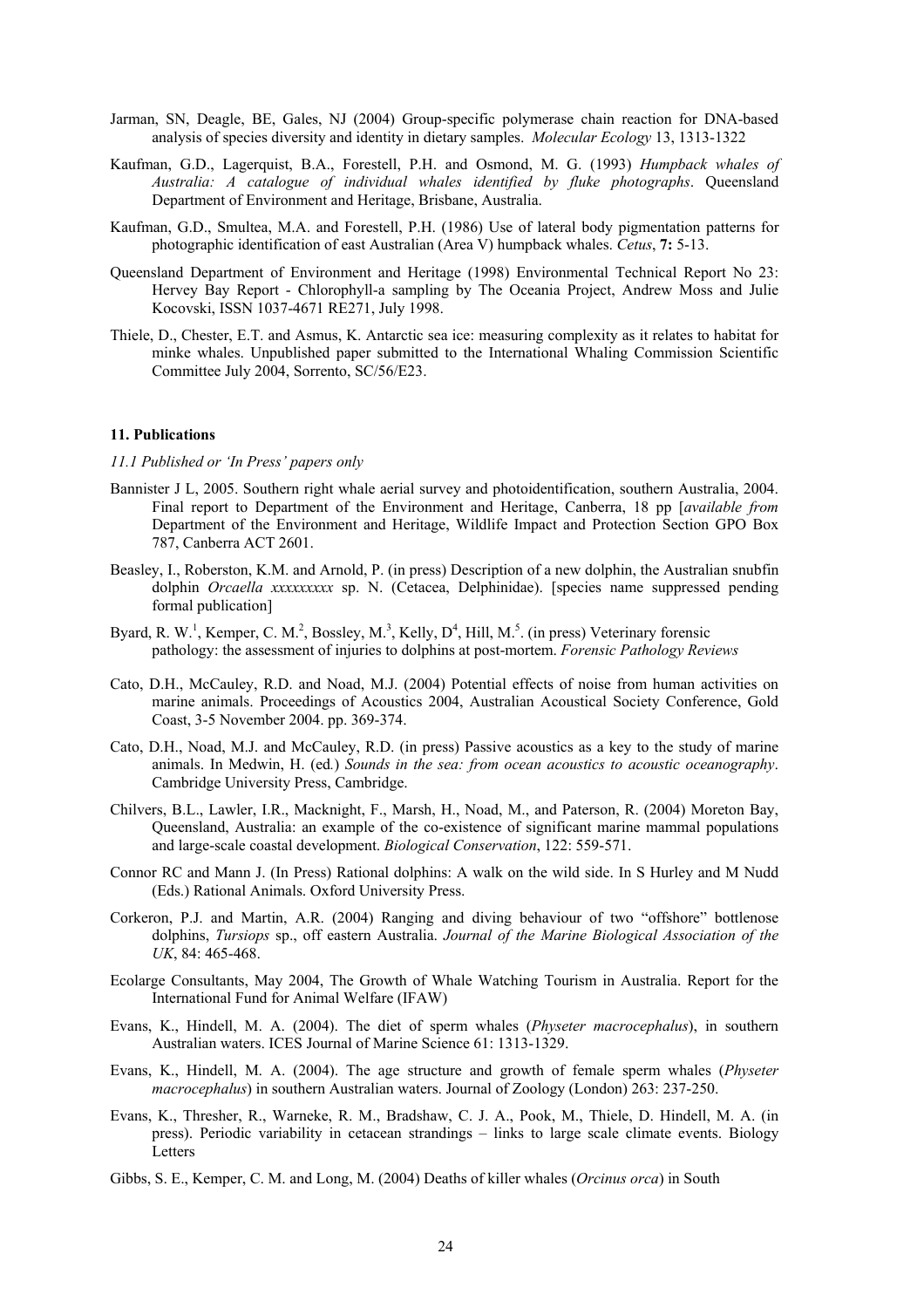Australia and implication if human interaction. *Transactions of the Royal Society of South Australia* 128 (2): 231−237.

- Great Barrier Reef Marine Park Authority (2004) Whale watching flyer and poster. Available from the Great Barrier Reef Marine Park Authority's Public Information Unit or www.gbrmpa.gov.au.
- Jarman, SN, Deagle, BE, Gales, NJ (2004) Group-specific polymerase chain reaction for DNA-based analysis of species diversity and identity in dietary samples. *Molecular Ecology* 13, 1313-1322
- Jenner, K.C.S., Jenner, M-N., and McCabe K.A.(2001). Geographical and temporal movements of humpback whales in Western Australian waters. APPEA Journal 38 (1):692-707.
- Kemper, C., Flaherty, A., Gibbs, S., Hill, M. and Byard, R. (2005) Cetacean captures, strandings and mortalities in South Australia 1881−2000 with special reference to human interactions. *Australian Mammalogy* **27**: 37−47.
- Kemper, C. M. (in press) Records of humpback whales *Megaptera novaeangliae* in South Australia. *Transactions of the Royal Society of South Australia*
- Krutzen M, Barre LM Connor RC, Mann J and Sherwin WB (2004) O father: where art thou? Paternity assessment in an open-fusion society of bottlenose dolphins (*Tursiops sp*.) in Shark Bay, Western Australia. Molecular Ecology 13: 1975-1990.
- Mann J (In Press) Establishing Trust: Sociosexual behaviour in the development of male-male bonds among Indian Ocean bottlenose dolphin calves. In P Vasey and V Sommer (Eds.) Homosexual Behaviour in Animlas: An Evolutionary Perspective. Cambridge University Press.
- Mann J and Watson-Capps J (In Press). Surviving at Sea: Ecological and behavioural predictors of calf mortality in Indian Ocean bottlenose dolphins (*Tursiops sp.*). Animal Behaviour.
- Naessig, P.J. and Lanyon, J.M. (2004) Levels and probable origin of predatory scarring on humpback whales (*Megaptera novaeangliae*) in east Australian waters. *Wildlife Research*, 31(2): 163-170.
- Noad, M.J., Cato, D.H. and Stokes, M.D. (2004) Acoustic tracking of humpback whales: measuring interactions with the acoustic environment. Proceedings of Acoustics 2004, Australian Acoustical Society Conference, Gold Coast, 3-5 November 2004. pp. 353-358.
- Parra, G.J., Corkeron, P.J. and Marsh, H. (2004) The Indo-Pacific humpback dolphin, *Sousa chinensis* (Osbeck, 1765), in Australian waters: a summary of current knowledge. *Aquatic Mammals*, 30(1): 197-206.
- Reilly, S. Hedley, J. Borberg, R. Hewitt, D. Thiele, J. Watkins and M. Naganobu. 2004. Biomass and energy transfer to baleen whales in the South Atlantic sector of the Southern Ocean. Deep Sea Research II, 51: 1397-1409.
- Rock, J., Pastene, L.A., Kaufman, G., Forestell, P., Matsuoka, K. and Allen, J. (in press) Photographic documentation of East Australia Group V Stock (EAGVS) humpback whale movement between feeding and breeding areas: evidence of a mechanism for interchange between Southern Hemisphere stocks. *Journal of Cetacean Research and Management.*
- Scott E, Mann J , Watson-Capps JJ, Sargeant BL and Connor RC (In Press) Aggression in bottlenose dolphins: Evidence for sexual coercion, male-male competition and female tolerance through analysis of tooth-rake marks and behaviour. Behaviour.
- Širovic, Ana, John A. Hildebrand, Sean M. Wiggins, Mark A. McDonald, Sue E. Moore and Deborah Thiele. 2004. Seasonality of blue and fin whale calls and the influence of sea ice in the Western Antarctic Peninsula. Deep-Sea Research II, 51: 2327 –2344.
- Thiele, Deborah, Edwin T. Chester, Sue E. Moore, Ana Širovic, John A. Hildebrand and Ari S. Friedlaender. 2004. Seasonal variability in whale encounters in the Western Antarctic Peninsula. Deep-Sea Research II, 51: 2311-2325.
- Thode, A.M., Gerstoft, P., Guerra, M., Noad, M., Stokes, D. and Cato, D. (2004) Matched-field processing of humpback whale song off eastern Australia. Proceedings of Acoustics 2004, Australian Acoustical Society Conference, Gold Coast, 3-5 November 2004. pp. 359-361.
- Valentine, P. and Birtles, A. (2004) Wildlife watching. Chapter 2 in Wildlife Tourism: Impacts,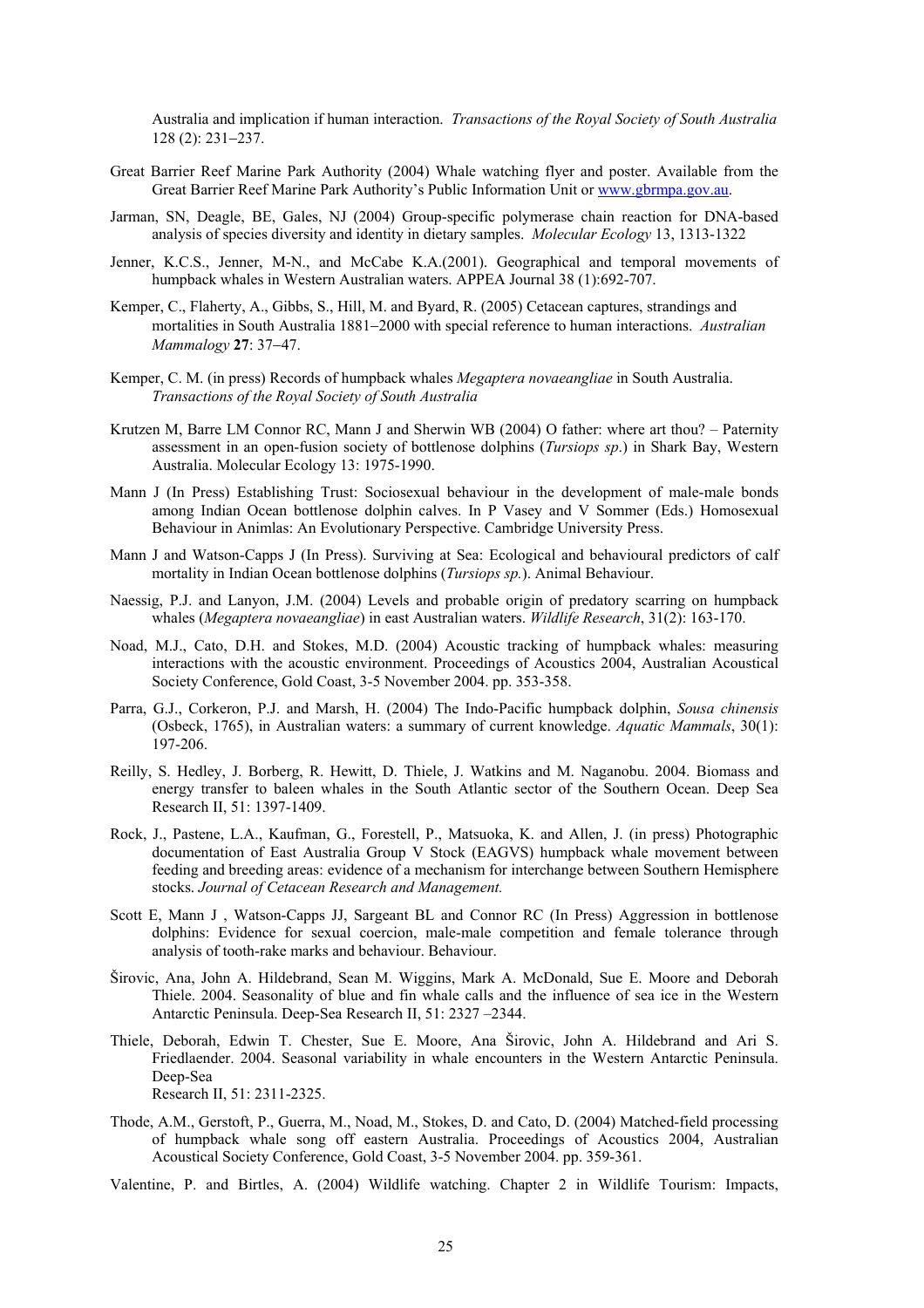Management and Planning, pp. 15-34.

- Valentine, P., Birtles, A., Curnock, M., Arnold, P. and Dunstan, A. (2004) Getting closer to whales passenger expectations and experiences, and the management of swim with dwarf minke whale interactions in the Great Barrier Reef. *Tourism Management*, 25: 647-655.
- Watson-Capps JJ and Mann J (Accepted, revisions pending). Measuring displacement of bottlenose dolphins (*Tursiops sp.)* by an oyster farm in Shark Bay, Western Australia. Biological Conservation.

#### *11.2 Unpublished literature*

- Anon, 2004. Report on the Australasian workshop on right whale photoidentification and data analysis, Adelaide, South Australia, January 6-9, 2004. [*Available from* Department of the Environment and Heritage, Wildlife Impact and Protection Section GPO Box 787, Canberra ACT 2601, Australia.]
- Arnold, P., Birtles, A., Curnock, M., Valentine, P., Dunstan, A. and Barnett, B. (2004) Sustainable whalehuman wildlife interactions? A case study of the swim-with dwarf minke whale ecotourism industry in the northern Great Barrier Reef. Invited presentation at the Cetacean Research Partnerships Workshop, Ballina, New South Wales, May 2004.
- Arnold, P., Birtles, A., Dunstan, A., Lukoschek, V. and Matthews, M. (2004) Colour patterns of the dwarf minke whale and use of colouration in assessing taxonomic relationships of the baleen whales. Oral presentation and abstract (pp. 10-11) in Cetacean systematics: approaches in genetics, morphology and behaviour, 28-29 April, La Jolla, California.
- Arnold, P., Birtles, A., Dunstan, A., Lukoschek, V. and Matthews, M. (submitted under review) (xxxx) Colour patterns of the dwarf minke whale *Balaenoptera acutorostrata* sensu lato: general description, cladistic analysis and taxonomic implications. *Memoirs of the Queensland Museum*, xx(x):xxx-xxx. Brisbane, ISSN 0079-8835.
- Arnold, P., Birtles, A., Sobtzick, S., Matthews, M. and Dunstan, A. (submitted under review) (xxxx) Gulping behaviour in rorqual whales: underwater observations and functional interpretation. *Memoirs of the Queensland Museum*, xx(x):xxx-xxx. Brisbane, ISSN 0079-8835.
- Birtles, A., Arnold, P. and Curnock, M. (2004) Dwarf Minke Whale Tourism Monitoring Program. Minke Whale Project Report to GBRMPA on Minke Season 2003, June 2004.
- Birtles, A., Arnold, P. and Curnock, M. (2004) Towards ecologically sustainable management of humanwildlife interactions. Minke Whale Project CRC Reef Task B2.8 Half-Yearly Report November 2004, 4 pp.
- Birtles, A., Arnold, P., Curnock, M., Corkeron, P., Dobbs, K., Valentine, P. and Dunstan, A. (2004) Evaluating effectiveness of management frameworks: case studies from Hervey Bay, Queensland and the northern Great Barrier Reef. Invited presentation at the IWC Scientific Committee sponsored Science for Whale Watching Management, the Breakwater Lodge, V&A Waterfront, Cape Town, South Africa, 4-9 March 2004.
- Birtles, A., Arnold, P., Curnock, M., Corkeron, P., Dobbs, K., Valentine, P. and Dunstan, A. (2004) The scientific basis for whale and dolphin management in Australia: a review of management frameworks with a focus on humpback whales in Hervey Bay, Queensland and dwarf minke whales on the Great Barrier Reef. Invited presentation at the IWC Scientific Committee sponsored Science for Whale Watching Management, the Breakwater Lodge, V&A Waterfront, Cape Town, South Africa, 4-9 March 2004.
- Birtles, A., Curnock, M., Valentine, P., Arnold, P., Dunstan, A. and Barnett, B. (2004) Whale watching visitor studies in the Great Barrier Reef, Australia: a case study of the swim-with dwarf minke whale ecotourism industry. Invited presentation at the IWC Scientific Committee sponsored Science for Whale Watching Management, the Breakwater Lodge, V&A Waterfront, Cape Town, South Africa, 4-9 March 2004.
- Butterfield, N. (not released yet) The heavy metal status of South Australian dolphins. Environment Protection Authority, Adelaide.
- Cape Solander Whale migration Study: Report for 2003-2004. NSW DEC.
- Franklin, T. and Burns, D. (submitted January 2005) Observation of a southern right whale (*Eubalaena australis)* in Hervey Bay, Queensland and Ballina, northern New South Wales, Australia.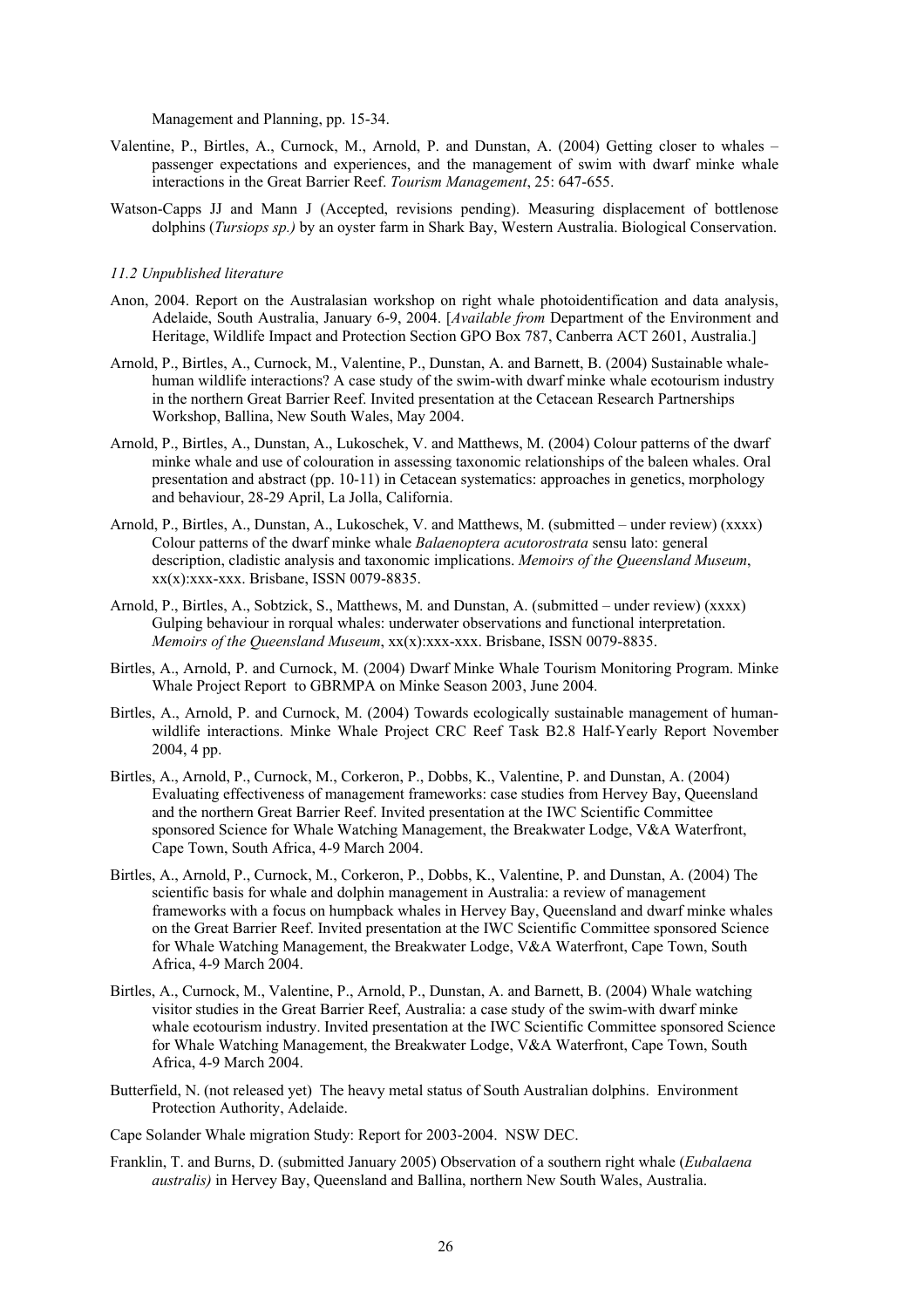[Submitted to *Memoirs of the Queensland Museum,* Brisbane]

- Gill, P.C. 2004. Ecological linkages in the Bonney Upwelling blue whale feeding area. PhD thesis, School of Ecology and Environment, Deakin University, Warrnambool Vic. 3280. Contact Peter Gill petergill@bigpond.com.
- Higgins, D.P. and Noad, M.J. (2004) Final issues paper: standard protocols for the collection of biological samples from stranded cetaceans. Report prepared for the Department of Environment and Heritage, Canberra.
- Jenner, K.C.S. and M-N.M. Jenner (2000). Humpback whale and mega fauna survey 2000 report North West Cape Western Australia. 10pp. Report to Woodside Energy available from CWR PO Box 1622 Fremantle WA 6959
- Jenner, K.C.S., S.G. Wilson, Y.M. Hunt, and M-N.M. Jenner (2002, in press). Evidence of blue whale feeding in the Perth Canyon, Western Australia. 3 pp.
- Jenner, K. C. S.; Jenner, M-N.M.;Salgado Kent, C. P.;and Bilgmann, K. (2002). Migratory Patterns of Group IV
- Humpback Whales (*Megaptera novaeangliae*) at North West Cape Western Australia. Report submitted to Woodside Energy, 08/02. 31pp.
- Kindleysides, D, Prerau, J, Boyd, D, 2004, Marine mammal Strandings in Australia: Developing a National Approach. Report on Proceedings of the workshop held in Manly 18-19 May 2004.
- Mangott, A. (2004) The management of day boat operations in the dwarf minke whale swim-with industry in the northern GBR. Master of Tourism Thesis, James Cook University.
- McKay, S., Sirovic, A., Thiele, D., ABery, N.W., Chester, E.T., Hildebrand, J., Wiggins, S., Moore, S. and McDonald, M. Investigating the seasonal presence of humpback whales, Megaptera novaeangliae, in the western Antarctic Peninsula by combining visual survey, acoustics and sea ice data. Paper submitted to the IWC Scientific Committee, June 2004, Italy, SC/56/E26\*
- Morrice, M.G., P.C. Gill, J. Hughes and A.H. Levings. 2004. Summary of mitigation aerial surveys for the Santos Ltd EPP32 seismic survey, 2-13 December 2003. Report # WEG-SO 02/2004, Whale Ecology Group-Southern Ocean, Deakin University. Contact Margie Morrice mmorr@deakin.edu.au or Peter Gill petergill@bigpong.com.
- Noad, M.J. (2004) Report on the Humpback whale Acoustic Research Collaboration (HARC) 2003 field season. Report to Scripps Institution of Oceanography, San Diego, California, USA.
- Noad, M.J. (2004) Report on work undertaken under Permit No. E 2002/00030 a permit to interfere with whales in the course of scientific research. Report to the Department of Environment and Heritage, Canberra.
- Sobtzick, S. (in prep.) Size estimations of dwarf minke whales (*Balaenoptera acutorostrata*) using underwater videogrammetry. Diploma Thesis, University of Rostock.
- Thiele, D. and Moore, S. Report of the SO GLOBEC CCAMLR Working Group. Paper submitted to the IWC Scientific Committee, June 2004, Italy, SC/56/E21\*
- Thiele, D., Chester, E.T. and Asmus, K. Antarctic sea ice: measuring complexity as it relates to habitat for minke whales. Paper submitted to the IWC Scientific Committee, June 2004, Italy, SC/56/E23<sup>\*</sup>
- Thiele, D., Asmus, K., Dolman, S., Glasgow, D., Hodda, P., McDonald, M.,, McKay, S., Oleson, E., Sirovic, A., Souter, A., Moore, S.E., Hildebrand, J. and Wiggins, S. International Whaling Commission Southern Ocean collaboration cruise report 2003-2004. Paper submitted to the IWC Scientific Committee, June 2004, Italy, SC/56/E24\*
- Thiele, D. and Leaper, R. Report of the ad hoc working group on ice data collection in the Antarctic. Paper submitted to the IWC Scientific Committee, June 2004, Italy, SC/56/E25\*
- Whale Stranding Report Sperm Whales Ocean Beach/Macquarie Harbour, June 2004. Internal Nature Conservation Branch Report, DPIWE, Tasmania\*\*
- Whale Stranding Report Long-finned pilot whales/Bottlenose dolphins King Island, November 2004. Internal Nature Conservation Branch Report, DPIWE, Tasmania\*\*
- Whale Stranding Report Long-finned pilot whales– Maria Island, November 2004. Internal Nature